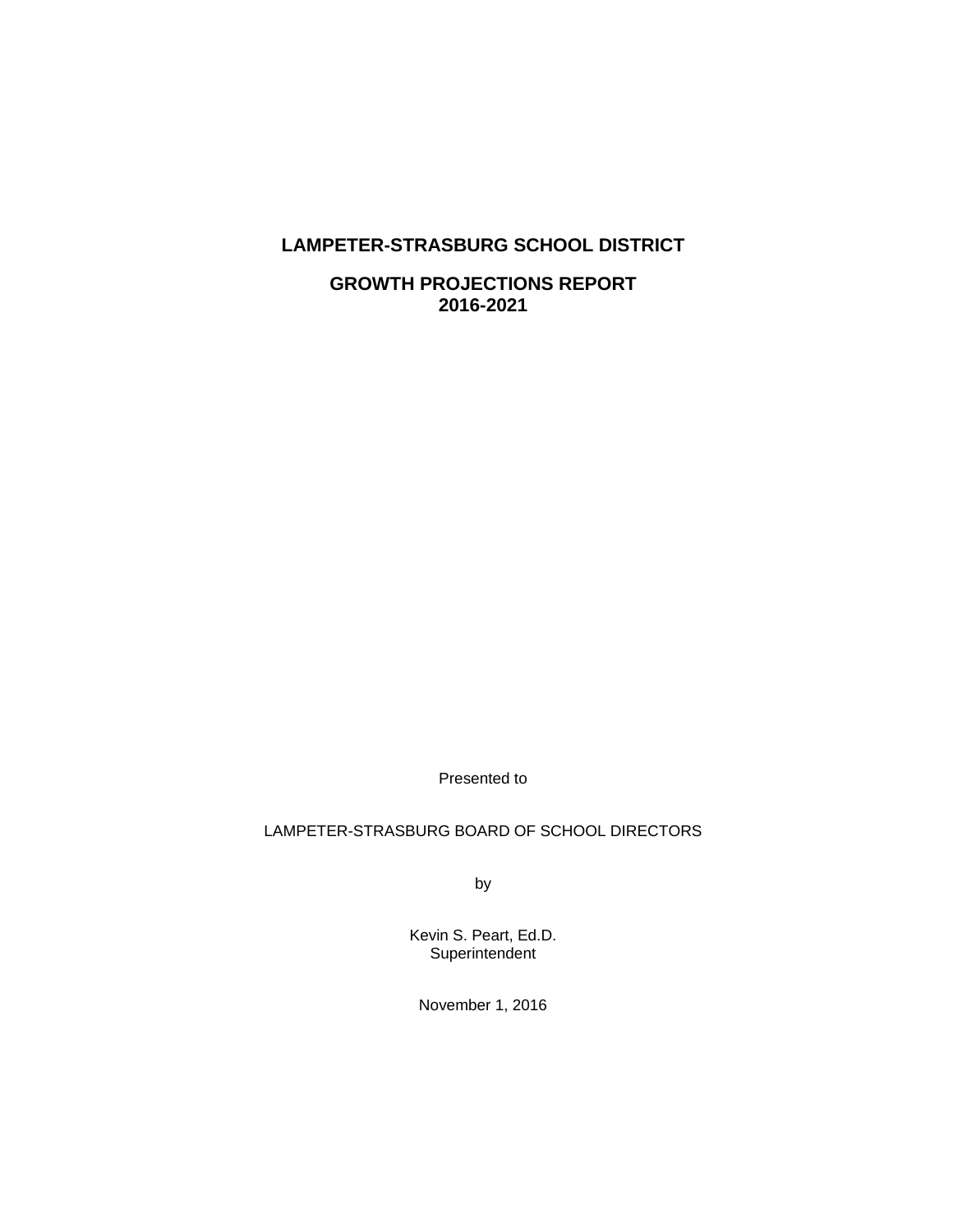## **TABLE OF CONTENTS**

| <b>Table of Contents</b>                                        | $\mathbf{1}$   |
|-----------------------------------------------------------------|----------------|
| District Census Growth 1989-2016                                | $\overline{2}$ |
| <b>New Home Subdivisions</b>                                    | $\overline{7}$ |
| West Lampeter Township                                          | $\overline{7}$ |
| Strasburg Borough                                               | $\, 8$         |
| Strasburg Township                                              | 8              |
| Summary of Projected New Homes                                  | $9\,$          |
| <b>Building Capacities and Implications</b>                     | 10             |
| Future Enrollment Projections (2017-2021)                       | 12             |
| Home School, Tutor and Cyber Charter School Student Information | 13             |
| Private / Parochial School Student Information                  | 15             |
| Miscellaneous Information and Interesting Statistics            | 17             |
| Information Regarding English Language Learners                 | 18             |
| <b>PSSA Results</b>                                             | 19             |
| <b>Keystone Results</b>                                         | 20             |
| <b>SAT Results</b>                                              | 21             |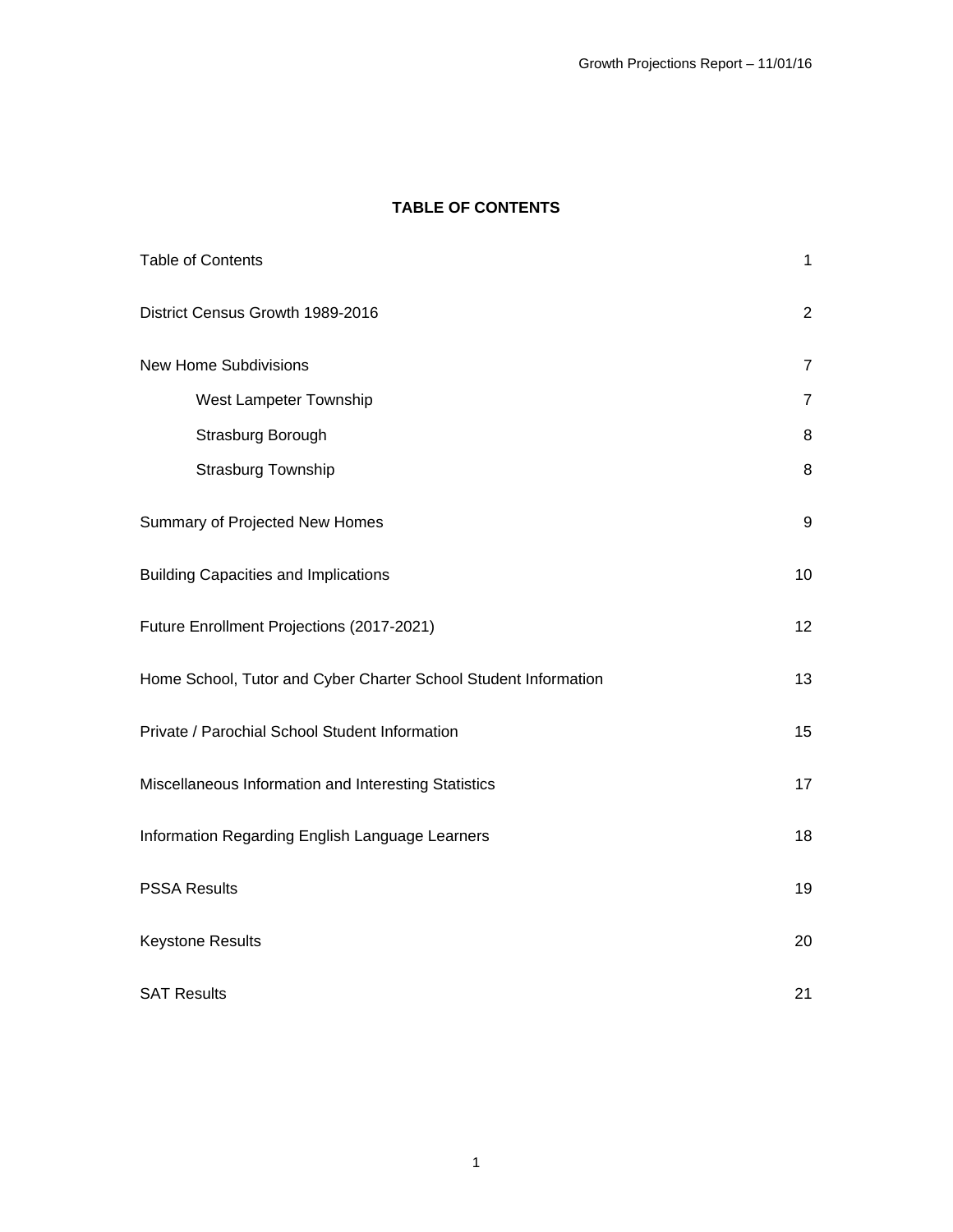# **DISTRICT CENSUS DATA 1989-2016**

| <b>YEAR</b> | <b>MUNICIPALITY</b>       | <b>POPULATION</b>            | <b>INCREASE</b> |
|-------------|---------------------------|------------------------------|-----------------|
|             |                           |                              |                 |
| 1989        | Strasburg Borough         | 2,567                        |                 |
| 1989        | Strasburg Township        | 3,399                        |                 |
| 1989        | West Lampeter Township    | 9,545                        |                 |
|             | <b>District Residents</b> | 15,511                       |                 |
| 1990        | Strasburg Borough         | 2,590                        | .90%            |
| 1990        | <b>Strasburg Township</b> | 3,645                        | 7.20%           |
| 1990        | West Lampeter Township    | 10,299                       | 7.90%           |
|             | <b>District Residents</b> | 16,534                       | 6.50%           |
| 1991        | Strasburg Borough         | 2,596                        | .20%            |
| 1991        | <b>Strasburg Township</b> | 3,721                        | 2.10%           |
| 1991        | West Lampeter Township    | 10,470                       | 1.70%           |
|             | <b>District Residents</b> | 16,787                       | 1.50%           |
|             |                           |                              |                 |
| 1992        | Strasburg Borough         | 2,680                        | 3.20%           |
| 1992        | <b>Strasburg Township</b> | 3,780                        | 1.60%           |
| 1992        | West Lampeter Township    | 10,711                       | 2.30%           |
|             | <b>District Residents</b> | 17,171                       | 2.30%           |
| 1993        | Strasburg Borough         | 2,690                        | .40%            |
| 1993        | <b>Strasburg Township</b> | 3,892                        | 3.00%           |
| 1993        | West Lampeter Township    | 11,223                       | 4.90%           |
|             | <b>District Residents</b> | 17,805                       | 3.70%           |
| 1994        | Strasburg Borough         | 2,724                        | 1.30%           |
| 1994        | <b>Strasburg Township</b> | 3,941                        | 1.30%           |
| 1994        | West Lampeter Township    | 11,683                       | 4.10%           |
|             | <b>District Residents</b> | 18,348                       | 3.10%           |
|             |                           |                              |                 |
| 1995        | Strasburg Borough         | 2,731                        | .20%            |
| 1995        | <b>Strasburg Township</b> | 3,959                        | .50%            |
| 1995        | West Lampeter Township    | 11,862                       | 1.50%           |
|             | <b>District Residents</b> | 18,552                       | 1.10%           |
| 1996        | Strasburg Borough         | 2,759                        | 1.00%           |
| 1996        | <b>Strasburg Township</b> | 3,987                        | .70%            |
| 1996        | West Lampeter Township    | 12,291                       | 3.60%           |
|             | <b>District Residents</b> | 19,037                       | 3.80%           |
| 1997        | Strasburg Borough         | 2,793                        | 1.20%           |
| 1997        | <b>Strasburg Township</b> | 3,984                        | $-08%$          |
| 1997        | West Lampeter Township    | 12,684 (578 annex)           | 3.20%           |
|             | <b>District Residents</b> | 19,461                       | 2.20%           |
| 1998        | Strasburg Borough         | 2,795                        | $.07\%$         |
| 1998        | <b>Strasburg Township</b> | 4,023                        | .90%            |
| 1998        | West Lampeter Township    |                              | 1.60%           |
|             |                           | 12,881 (603 annex; 1,805 WV) |                 |
|             | <b>District Residents</b> | 19,699                       | 1.20%           |
| 1999        | Strasburg Borough         | 2,810                        | .54%            |
| 1999        | Strasburg Township        | 4,032                        | .22%            |
| 1999        | West Lampeter Township    | 13,299 (609 annex; 1,825 WV) | 3.20%           |
|             | <b>District Residents</b> | 20,141                       | 2.20%           |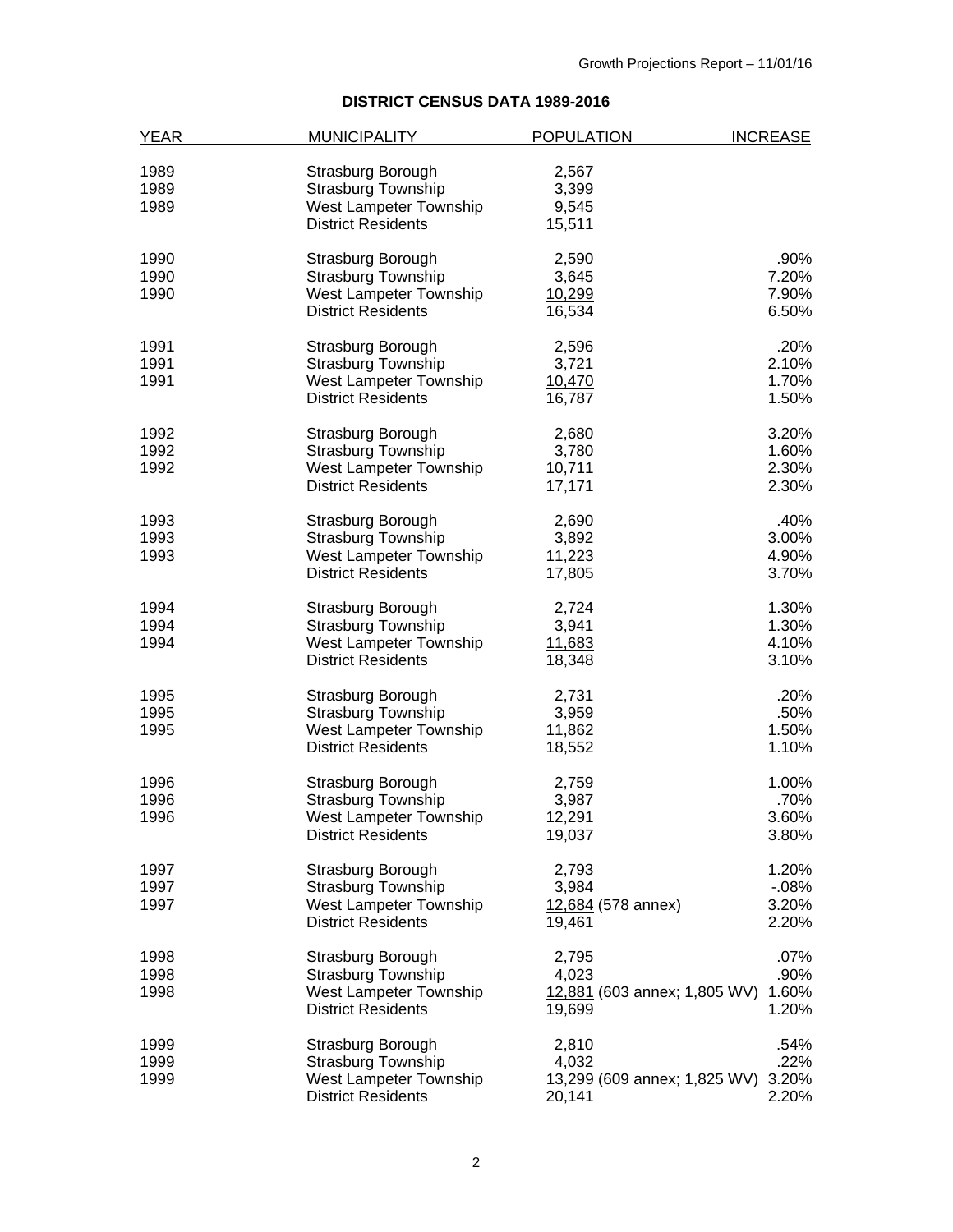| 2000<br>2000<br>2000 | Strasburg Borough<br><b>Strasburg Township</b><br>West Lampeter Township<br><b>District Residents</b> | 2,816<br>4,045<br>13,881 (621 annex; 2,054 WV) 4.40%<br>20,742 | .002%<br>.003%<br>3.00%               |
|----------------------|-------------------------------------------------------------------------------------------------------|----------------------------------------------------------------|---------------------------------------|
| 2001<br>2001<br>2001 | Strasburg Borough<br><b>Strasburg Township</b><br>West Lampeter Township<br><b>District Residents</b> | 2,820<br>4,051<br>14,127 (622 annex; 2,059 WV)<br>20,998       | .001%<br>.001%<br>1.80%<br>1.20%      |
| 2002<br>2002<br>2002 | Strasburg Borough<br><b>Strasburg Township</b><br>West Lampeter Township<br><b>District Residents</b> | 2,780<br>4,098<br>14,308 (620 annex; 1,973 WV)<br>21,186       | $-1.40%$<br>1.20%<br>1.30%<br>.90%    |
| 2003<br>2003<br>2003 | Strasburg Borough<br><b>Strasburg Township</b><br>West Lampeter Township<br><b>District Residents</b> | 2,790<br>4,148<br>14,670 (609 annex; 2,059 WV) 2.50%<br>21,608 | .35%<br>1.20%<br>1.95%                |
| 2004<br>2004<br>2004 | Strasburg Borough<br><b>Strasburg Township</b><br>West Lampeter Township<br><b>District Residents</b> | 2,738<br>4,171<br>15,209 (596 annex; 2,277 WV) 3.67%<br>22,118 | $-1.80%$<br>.55%<br>2.36%             |
| 2005<br>2005<br>2005 | Strasburg Borough<br><b>Strasburg Township</b><br>West Lampeter Township<br><b>District Residents</b> | 2,758<br>4,174<br>15,410 (598 annex; 2,312 WV) 1.32%<br>22,342 | .70%<br>.07%<br>1.01%                 |
| 2006<br>2006<br>2006 | Strasburg Borough<br>Strasburg Township<br>West Lampeter Township<br><b>District Residents</b>        | 2,765<br>4,131<br>15,644 (598 annex; 2,353 WV) 1.52%<br>22,540 | .25%<br>$-1.03%$<br>.89%              |
| 2007<br>2007<br>2007 | Strasburg Borough<br>Strasburg Township<br>West Lampeter Township<br><b>District Residents</b>        | 2,804<br>4,104<br>15,744 (598 annex; 2,485 WV)<br>22,652       | 1.40%<br>$-65%$<br>.64%<br>.50%       |
| 2008<br>2008<br>2008 | Strasburg Borough<br><b>Strasburg Township</b><br>West Lampeter Township<br><b>District Residents</b> | 2,774<br>4,020<br>15,959 (590 annex; 2,470 WV)<br>22,753       | $-1.06%$<br>$-2.05%$<br>1.37%<br>.45% |
| 2009<br>2009<br>2009 | Strasburg Borough<br><b>Strasburg Township</b><br>West Lampeter Township<br><b>District Residents</b> | 2,825<br>4,048<br>15,982 (586 annex; 2,412 WV)<br>22,855       | 1.80%<br>.70%<br>.10%<br>.45%         |
| 2010<br>2010<br>2010 | Strasburg Borough<br><b>Strasburg Township</b><br>West Lampeter Township<br><b>District Residents</b> | 2,847<br>4,077<br>16,134 (577 annex; 2,484 WV)<br>23,058       | .78%<br>.72%<br>.95%<br>.89%          |
| 2011<br>2011         | Strasburg Borough<br>Strasburg Township                                                               | 2,824<br>4,109                                                 | $-0.80%$<br>.78%                      |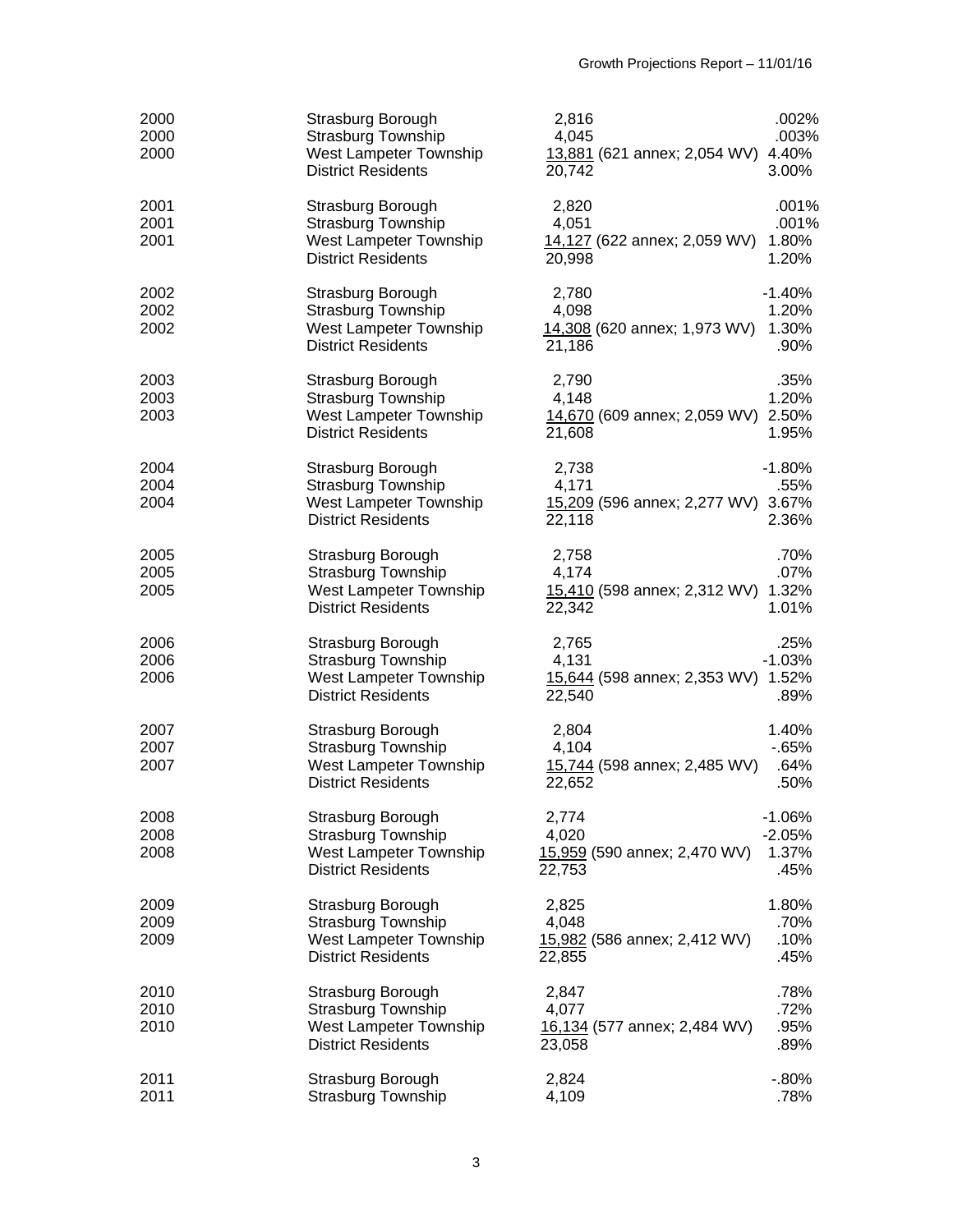| 2011                     | West Lampeter Township<br><b>District Residents</b> | 16,073 (586 annex; 2,504 WV)<br>23,006 | $-0.38%$<br>$-22\%$ |
|--------------------------|-----------------------------------------------------|----------------------------------------|---------------------|
| 2012                     | Strasburg Borough                                   | 2,848                                  | .85%                |
| 2012                     | <b>Strasburg Township</b>                           | 4,082                                  | $-66%$              |
| 2012                     | West Lampeter Township                              |                                        | $-1.79%$            |
|                          | <b>District Residents</b>                           | 15,785 (587 annex; 2,149 WV)<br>22,715 | $-1.26%$            |
| 2013                     | Strasburg Borough                                   | 2,888                                  | 1.40%               |
| 2013                     | <b>Strasburg Township</b>                           | 4,100                                  | .44%                |
| 2013                     | West Lampeter Township                              | 15,977 (596 annex; 2,226 WV*)          | 1.22%               |
|                          | <b>District Residents</b>                           | 22,965                                 | 1.10%               |
| 2014                     | Strasburg Borough                                   | 2,944                                  | 1.94%               |
| 2014                     | <b>Strasburg Township</b>                           | 4,147                                  | 1.15%               |
| 2014                     | West Lampeter Township                              | 16,271 (626 annex; 2,141 WV*)          | 1.84%               |
|                          | <b>District Residents</b>                           | 23,362                                 | 1.73%               |
| 2015                     | Strasburg Borough                                   | 2,955                                  | $.37\%$             |
| 2015                     | <b>Strasburg Township</b>                           | 4,241                                  | 2.27%               |
| 2015                     | West Lampeter Township                              | 16,369 (609 annex; 2,141 WV*)          | .60%                |
|                          | <b>District Residents</b>                           | 23,565                                 | .87%                |
| 2016                     | <b>Strasburg Borough</b>                            | 2,974                                  | .64%                |
| 2016                     | <b>Strasburg Township</b>                           | 4,263                                  | .52%                |
| 2016                     | <b>West LampeterTownship</b>                        | 16,486 (620 annex; 2,144 WV*)          | .72%                |
|                          | <b>District Residents</b>                           | 23,723                                 | $.67\%$             |
| Total Increase 1989-2016 |                                                     | 8,212                                  | 52.94%              |

**Note: Population reflects one resident counted for every listed District address with a nonresponse to census.** 

\* **13.00% of all Residents of West Lampeter Township live at Willow Valley. 9.04% of all District Residents live at Willow Valley.** 

| <b>YEAR</b>          | <b>MUNICIPALITY</b>                                                      | <b>HOUSEHOLDS</b>       | <u>INCREASE</u> |
|----------------------|--------------------------------------------------------------------------|-------------------------|-----------------|
| 1992<br>1992<br>1992 | Strasburg Borough<br><b>Strasburg Township</b><br>West Lampeter Township | 1,045<br>1,221<br>4,504 |                 |
|                      | <b>District Households</b>                                               | 6,770                   |                 |
| 1993                 | Strasburg Borough                                                        | 1,079                   | 3.30%           |
| 1993                 | Strasburg Township                                                       | 1,247                   | 2.10%           |
| 1993                 | West Lampeter Township                                                   | 4,603                   | 2.20%           |
|                      | <b>District Households</b>                                               | 6,929                   | 2.40%           |
| 1994                 | Strasburg Borough                                                        | 1,104                   | 2.30%           |
| 1994                 | <b>Strasburg Township</b>                                                | 1,264                   | 1.40%           |
| 1994                 | West Lampeter Township                                                   | 4,908                   | 6.60%           |
|                      | <b>District Households</b>                                               | 7,276                   | 5.00%           |
| 1995                 | Strasburg Borough                                                        | 1,107                   | .30%            |
| 1995                 | <b>Strasburg Township</b>                                                | 1,272                   | .60%            |
| 1995                 | West Lampeter Township                                                   | 5,084                   | 3.60%           |
|                      | <b>District Households</b>                                               | 7,463                   | 2.60%           |
| 1996                 | Strasburg Borough                                                        | 1,112                   | .40%            |
| 1996                 | Strasburg Township                                                       | 1,279                   | .50%            |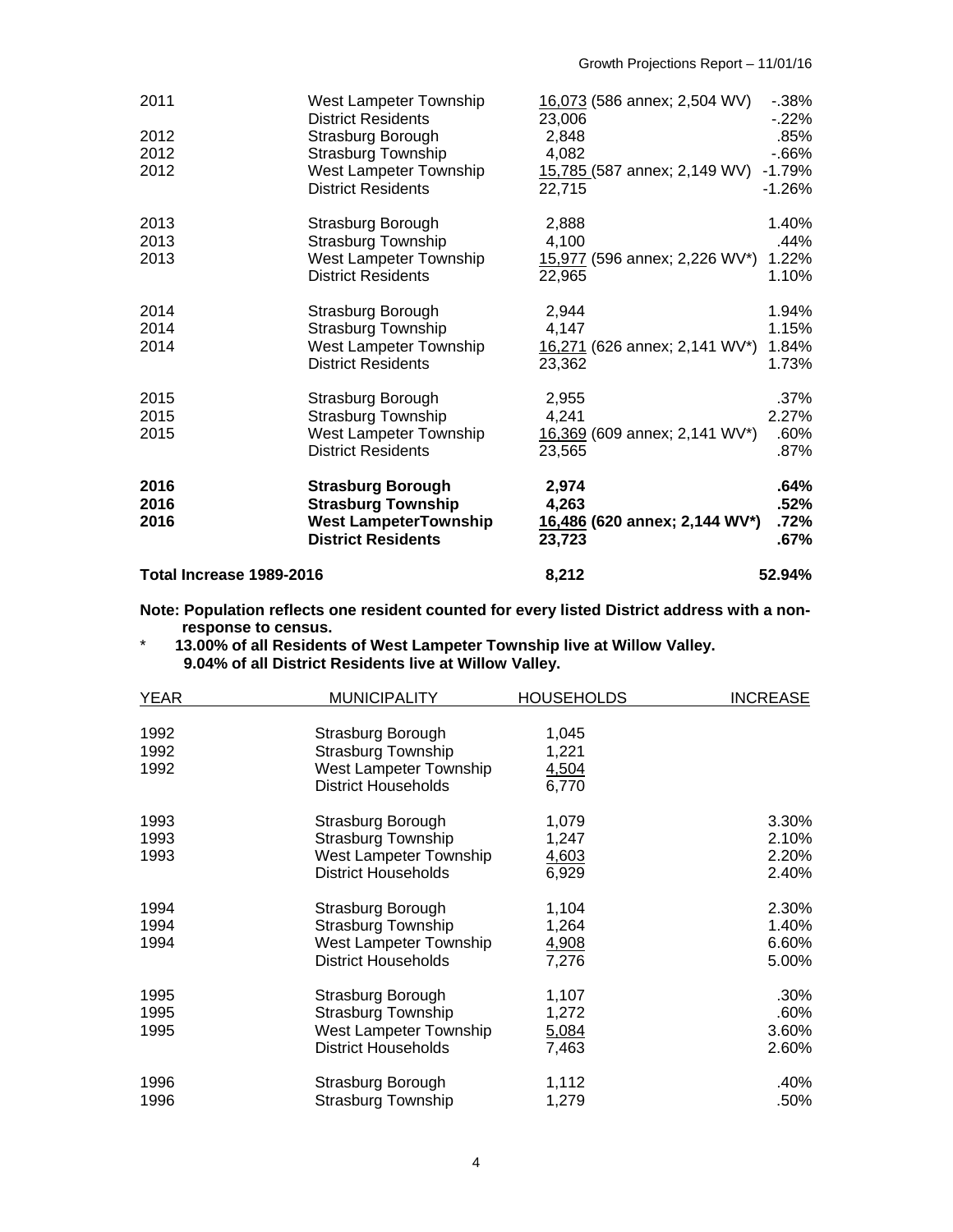| 1996                 | West Lampeter Township<br><b>District Households</b>                                                   | 5,257<br>7,648                                           | 3.40%<br>2.50%                      |
|----------------------|--------------------------------------------------------------------------------------------------------|----------------------------------------------------------|-------------------------------------|
| 1997<br>1997<br>1997 | Strasburg Borough<br><b>Strasburg Township</b><br>West Lampeter Township<br><b>District Households</b> | 1,117<br>1,280<br>5,385 (214 annex; 1,233 WV)<br>7,782   | .40%<br>.07%<br>2.40%<br>1.70%      |
| 1998<br>1998<br>1998 | Strasburg Borough<br><b>Strasburg Township</b><br>West Lampeter Township<br><b>District Households</b> | 1,124<br>1,283<br>5,442 (217 annex; 1,234 WV)<br>7,849   | .60%<br>.23%<br>1.05%<br>.86%       |
| 1999<br>1999<br>1999 | Strasburg Borough<br>Strasburg Township<br>West Lampeter Township<br><b>District Households</b>        | 1,148<br>1,288<br>5,621 (219 annex; 1,247 WV)<br>8,057   | 2.1%<br>.38%<br>3.28%<br>2.65%      |
| 2000<br>2000<br>2000 | Strasburg Borough<br><b>Strasburg Township</b><br>West Lampeter Township<br><b>District Households</b> | 1,150<br>1,295<br>5,780 (220 annex; 1,307 WV)<br>8,225   | .002%<br>.005%<br>2.80%<br>2.10%    |
| 2001<br>2001<br>2001 | Strasburg Borough<br><b>Strasburg Township</b><br>West Lampeter Township<br><b>District Households</b> | 1,150<br>1,305<br>5,898 (220 annex; 1,340 WV)<br>8,353   | $.00\%$<br>.70%<br>2.0%<br>1.5%     |
| 2002<br>2002<br>2002 | Strasburg Borough<br>Strasburg Township<br>West Lampeter Township<br><b>District Households</b>        | 1,150<br>1,313<br>6,049 (223 annex; 1,345 WV)<br>8,512   | .00%<br>.60%<br>2.60%<br>1.90%      |
| 2003<br>2003<br>2003 | Strasburg Borough<br><b>Strasburg Township</b><br>West Lampeter Township<br><b>District Households</b> | 1,149<br>1,327<br>6,141 (225 annex; 1,350 WV)<br>8,617   | $-0.09%$<br>1.06%<br>1.50%<br>1.20% |
| 2004<br>2004<br>2004 | Strasburg Borough<br>Strasburg Township<br>West Lampeter Township<br><b>District Households</b>        | 1,161<br>1,335<br>6,518 (221 annex; 1,585 WV)<br>9,014   | 1.00%<br>.60%<br>6.14%<br>4.60%     |
| 2005<br>2005<br>2005 | Strasburg Borough<br><b>Strasburg Township</b><br>West Lampeter Township<br><b>District Households</b> | 1,160<br>1,335<br>$6,581$ (221 annex; 1,585 WV)<br>9,076 | .00%<br>.00%<br>.96%<br>.69%        |
| 2006<br>2006<br>2006 | Strasburg Borough<br><b>Strasburg Township</b><br>West Lampeter Township<br><b>District Households</b> | 1,162<br>1,335<br>6,706 (221 annex; 1,585 WV))<br>9,203  | .17%<br>.00%<br>1.90%<br>1.40%      |
| 2007<br>2007<br>2007 | Strasburg Borough<br><b>Strasburg Township</b><br>West Lampeter Township<br><b>District Households</b> | 1,162<br>1,336<br>6,768 (221 annex; 1,585 WV)<br>9,266   | .00%<br>.07%<br>.92%<br>.68%        |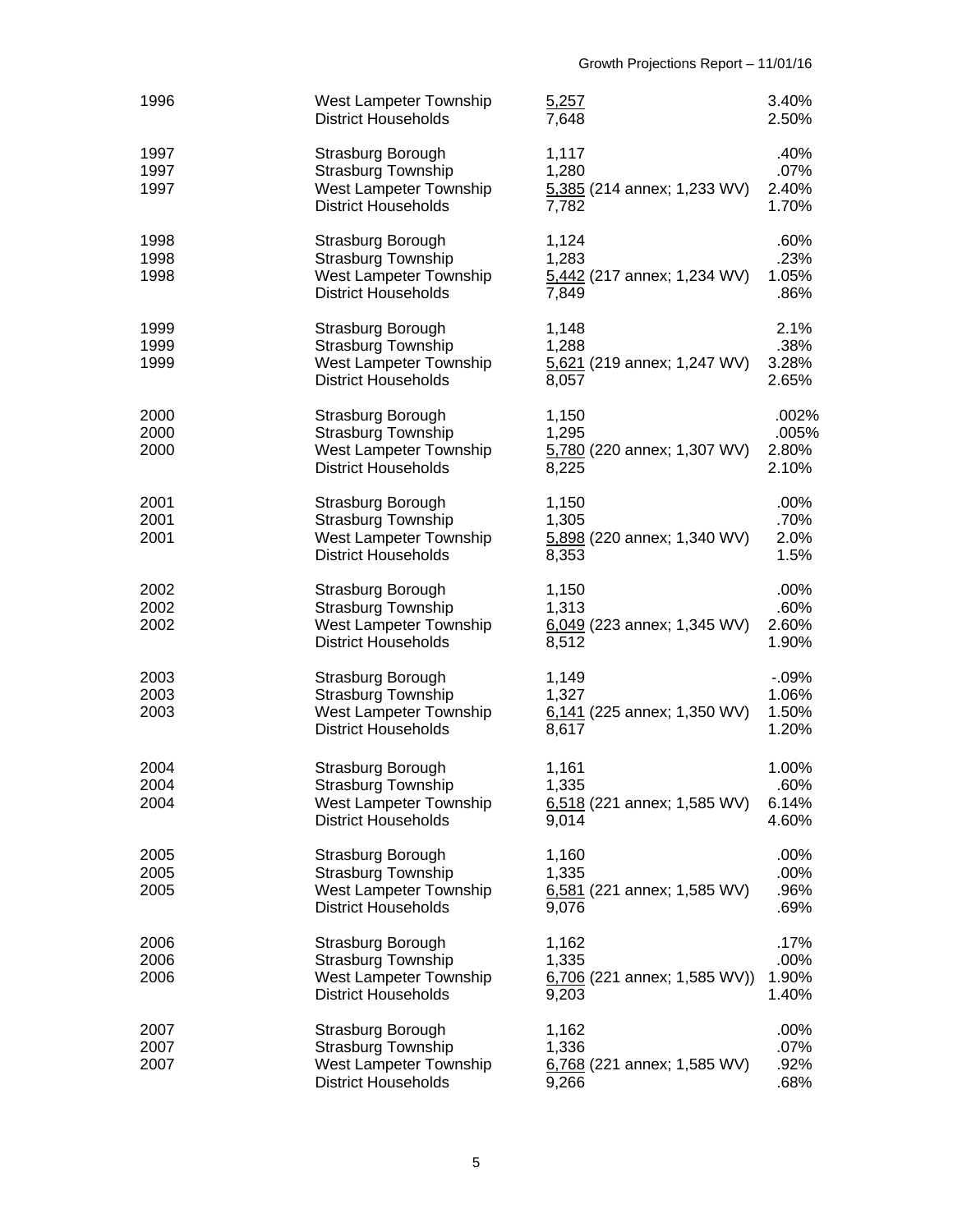| 2008<br>2008<br>2008<br>2009<br>2009<br>2009 | Strasburg Borough<br><b>Strasburg Township</b><br>West Lampeter Township<br><b>District Households</b><br>Strasburg Borough<br><b>Strasburg Township</b><br>West Lampeter Township<br><b>District Households</b> | 1,153<br>1,316<br>6,762 (222 annex; 1,585 WV)<br>9,231<br>1,169<br>1,322<br>6,813 (222 annex; 1,585 WV)<br>9,304 | $-77%$<br>$-1.50%$<br>$-0.09%$<br>$-0.38%$<br>1.39%<br>.46%<br>.75%<br>.79% |
|----------------------------------------------|------------------------------------------------------------------------------------------------------------------------------------------------------------------------------------------------------------------|------------------------------------------------------------------------------------------------------------------|-----------------------------------------------------------------------------|
| 2010<br>2010<br>2010                         | Strasburg Borough<br><b>Strasburg Township</b><br>West Lampeter Township<br><b>District Households</b>                                                                                                           | 1,178<br>1,330<br>6,845 (222 annex; 1,570 WV)<br>9,353                                                           | .77%<br>.61%<br>.40%<br>.53%                                                |
| 2011<br>2011<br>2011                         | Strasburg Borough<br><b>Strasburg Township</b><br>West Lampeter Township<br><b>District Households</b>                                                                                                           | 1,185<br>1,335<br>6,867 (222 annex; 1,570 WV)<br>9.387                                                           | .59%<br>.37%<br>.32%<br>.88%                                                |
| 2012<br>2012<br>2012                         | Strasburg Borough<br><b>Strasburg Township</b><br>West Lampeter Township<br><b>District Households</b>                                                                                                           | 1,193<br>1,339<br>6,900 (222 annex; 1,570 WV)<br>9,432                                                           | .68%<br>.30%<br>.48%<br>.48%                                                |
| 2013<br>2013<br>2013                         | Strasburg Borough<br><b>Strasburg Township</b><br>West Lampeter Township<br><b>District Households</b>                                                                                                           | 1,201<br>1,348<br>6,904 (223 annex; 1,525 WV*)<br>9,453                                                          | .67%<br>.67%<br>.06%<br>.22%                                                |
| 2014<br>2014<br>2014                         | Strasburg Borough<br><b>Strasburg Township</b><br>West Lampeter Township<br><b>District Households</b>                                                                                                           | 1,211<br>1,351<br>6,960 (225 annex; 1,538 WV*)<br>9,522                                                          | .83%<br>.22%<br>.81%<br>.73%                                                |
| 2015<br>2015<br>2015                         | Strasburg Borough<br>Strasburg Township<br>West Lampeter Township<br><b>District Households</b>                                                                                                                  | 1,233<br>1,361<br>7,015 (226 annex; 1,543 WV*)<br>9,609                                                          | 1.82%<br>.74%<br>.79%<br>.91%                                               |
| 2016<br>2016<br>2016                         | <b>Strasburg Borough</b><br><b>Strasburg Township</b><br><b>West Lampeter Township</b><br><b>District Households</b>                                                                                             | 1,247<br>1,365<br>7,049 (227 annex; 1,544 WV*)<br>9,661                                                          | 1.14%<br>.29%<br>.48%<br>.54%                                               |
| Total Increase 1992-2016                     |                                                                                                                                                                                                                  | 2,891                                                                                                            | 42.70%                                                                      |

**\* 15.98% of all District Households are at Willow Valley.**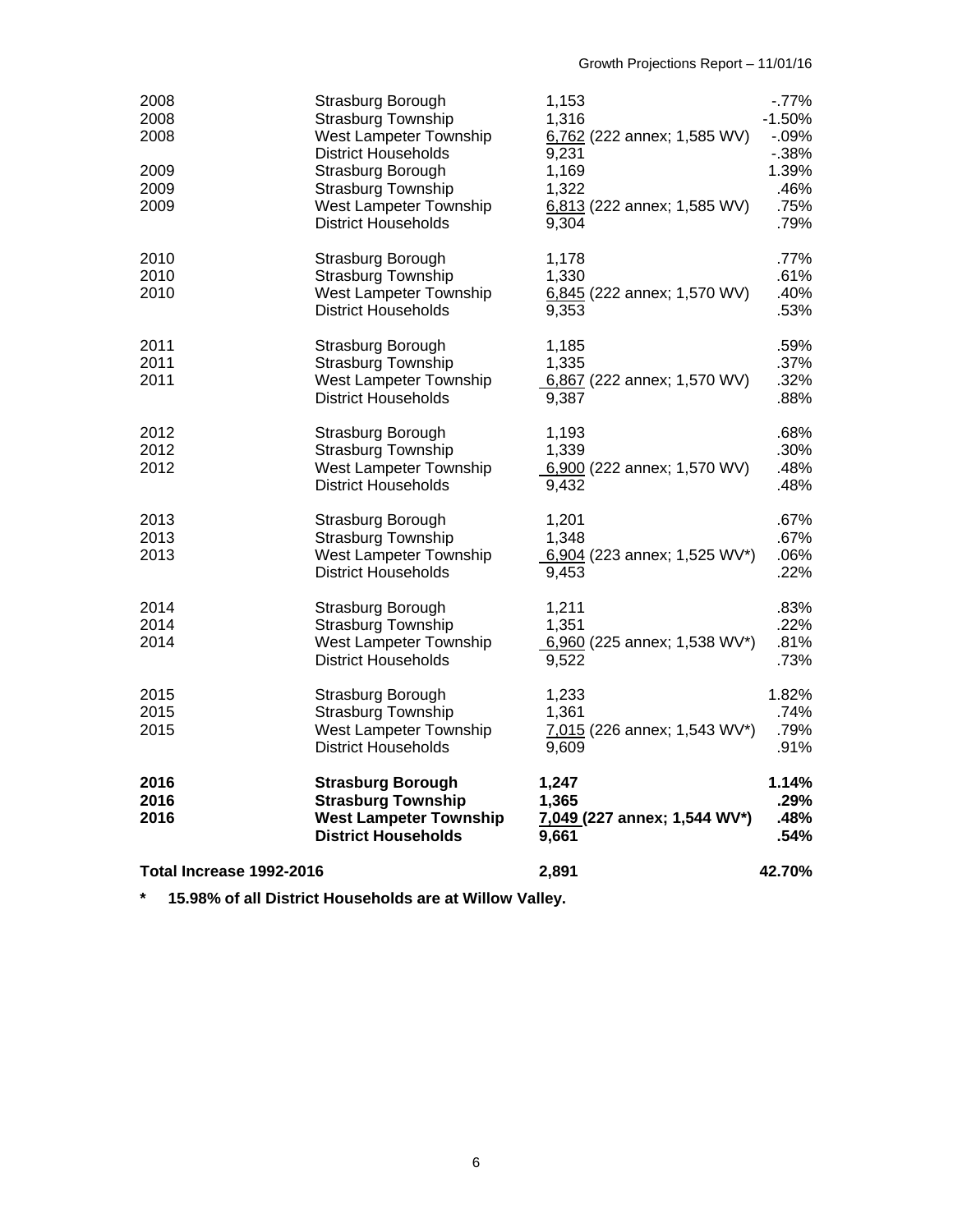### **NEW HOME SUBDIVISIONS**

#### **West Lampeter Township**

1. Country Meadows - Between Conard Road and Rockvale Road

2 units remaining in Phase 3; Phase 4 in planning stage

2. Greenleaf Estates - Lampeter Road

9 units remaining in Phase 2

4. Grouse Point - Rockvale Road

88 units to be developed (55 and older)

5. Riverview Estates - Lampeter Road and Wiker Road

1 units remaining

6. Mill Creek - At the joining of Conard Road and Windy Hill Road

12 units remaining in Phases 1-3; 5 units remain in Phase 4; 5 units remain in Phase 5

7. Stone Meadows - East side of Lampeter Road and Village Road intersection

14 units approved, but not recorded

8. Thunder Lane

1 home remaining to be built

9. West Creek

261 total residences (mixture of residential and commercial) - very dense – no construction application

10. Willow Bend - Formerly Hunter's Glen Breneman Road

Approximately 20 units remaining to be built (over 65% complete)

11. Willow Ridge Manor - East side of road, near Broadmoor

4 units remaining

12. Willow Valley - Herr Property

220 units planned; no construction application

Providence Place – 45 units remain in apartment buildings – extension of Manor North

13. Witmer/Hess Property - Behind Municipal Building

112 units proposed – no approval at this time.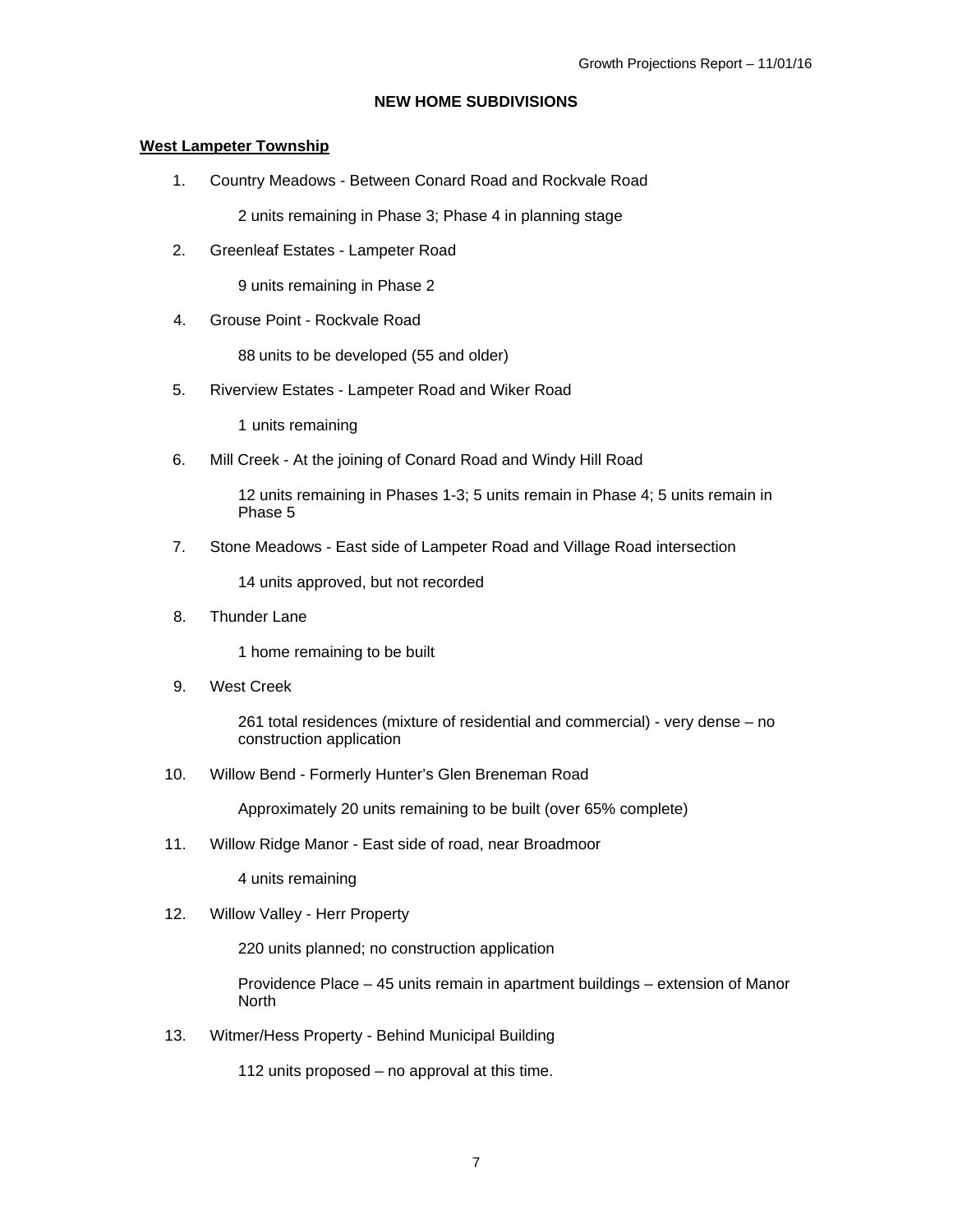#### 14. Peony and Lampeter Roads

17 single family homes planned – sketch plans received – no approvals

In addition, there will be approximately 10 non-development lots where houses will be built and occupied this year.

#### **The number of proposed residences at this time in West Lampeter Township is 826.**

### **Strasburg Borough**

16. Feister Farm - Between North Jackson Street and North Decatur Street

Owned by Glenn Eshleman. No plans currently exist to develop this property.

17. Strasburg Commons - Formerly Historic Strasburg

An adult community (55+) of 106 units. Being developed by Charter Homes. The first phase is 42 units, and 3 remain to be completed.

The second phase is 64 units, and 31 remain to be completed

18. Trails 2 - An extension of Sunset Avenue

Six homes have now received final approval – no progress

### **Potential number of homes at this time in Strasburg Borough is 40.**

#### **Strasburg Township**

- 19. The municipality normally averages six to seven new homes per year. Four homes were built in the past year.
- 20. There is potential for development of a 10-acre tract at Hartman Bridge and Herr Roads. This development would include both commercial and a possible 100-unit residential component; however, the development of this property is at least one year in the future and will build over a five-year period. Focus is retirees and young professionals without children.

#### **Potential number of homes for the next year in Strasburg Township is 7-10.**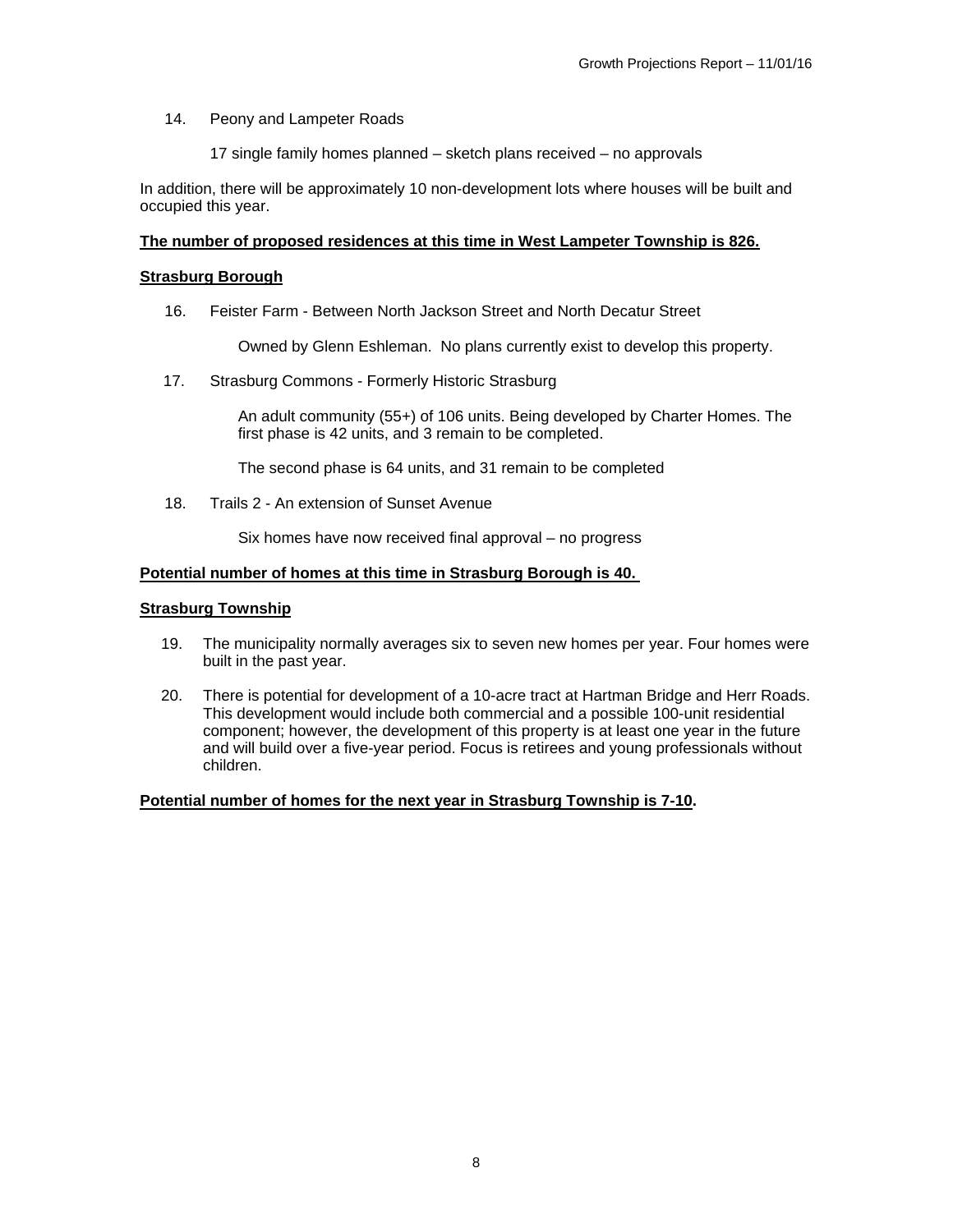### **SUMMARY OF PROJECTED NEW HOMES**

Several extrapolations can be drawn from the data on the previous pages. These projections are conjecture based upon these plans and past experience.

- 1. There are approximately **826** units planned for West Lampeter Township in the next several years.
- 2. There are approximately **40** units planned for Strasburg Borough
- 3. The municipality has averaged less than **10** new homes each year for the last 10 years.

#### **Summary**

A total of **876** homes are potential for the next few years depending upon many factors including the economy and the sewer moratorium. The breakdown by municipality for these potential homes is as follows:

| Strasburg Borough         | 40      |
|---------------------------|---------|
| <b>Strasburg Township</b> | 10      |
| West Lampeter Township    | $826$ * |

\* includes 10 non-development homes annually

Presently, we average **.318** children per household that attend public school. If the home school, tutor, and cyber school students (122) and private/parochial students (697) are included in the calculation, the average household contains .404 school-age children. If Willow Valley's households (1,544) were excluded, each household averages .48 school-age children. If this ratio continues and if all units are built, this would be an increase of approximately 279 school-age children residing in the District.

Our students come from approximately 2,075 different addresses (households). This means that approximately 21.5% of our households have students in school. If Willow Valley is subtracted, the percent of our households that have students in school is approximately 25.6%.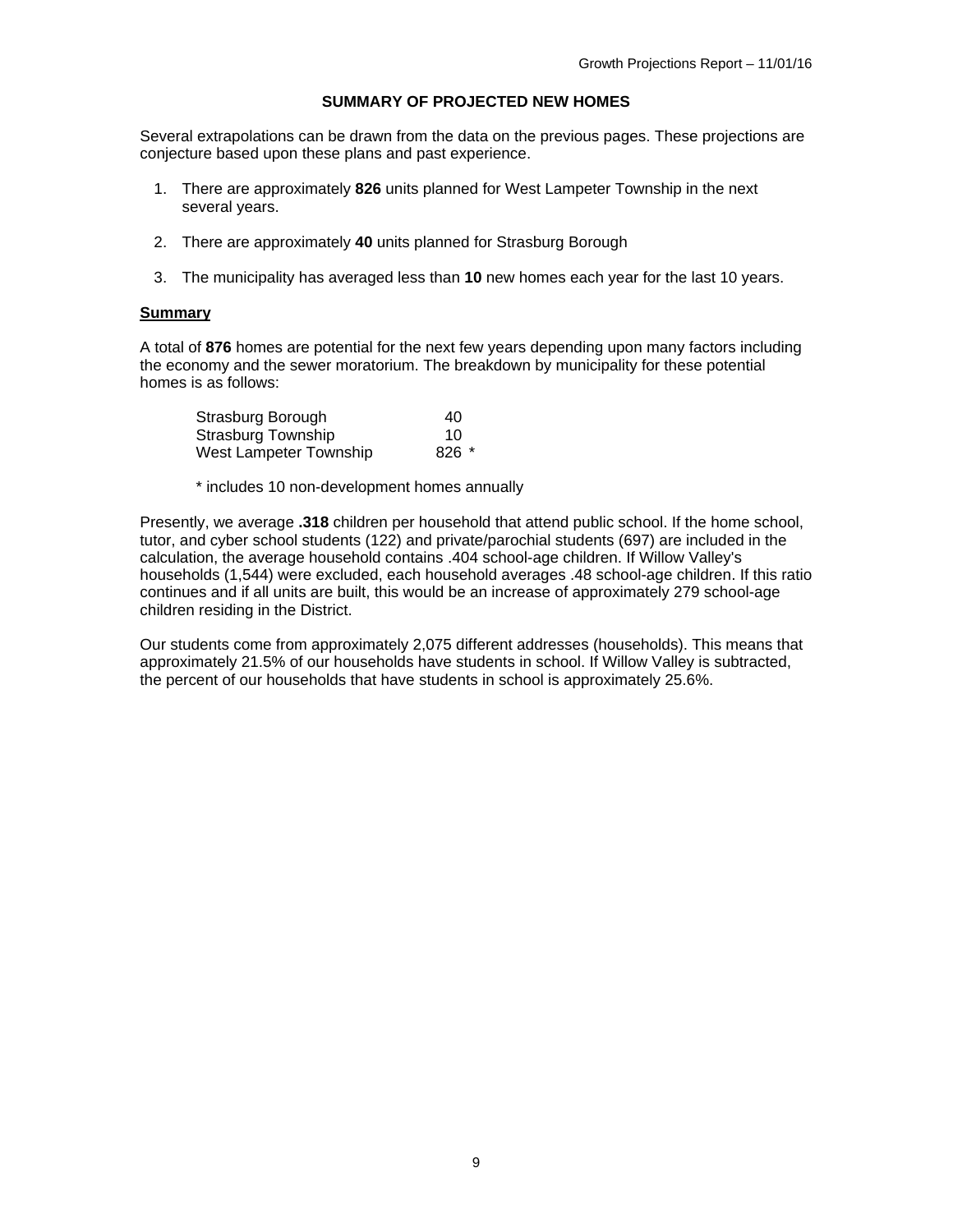### **BUILDING CAPACITIES AND IMPLICATIONS**

### **District Enrollment – October 1, 2016 – Students For Which District Receives Subsidy**

| <b>BUILDING</b><br><b>Lampeter Elementary School</b><br>Hans Herr Elementary School<br>Martin Meylin Middle School<br>Lampeter-Strasburg High School | <b>BUILDING ENROLLMENT</b><br>623<br>673<br>758<br>1,023 |
|------------------------------------------------------------------------------------------------------------------------------------------------------|----------------------------------------------------------|
| <b>Total Building Enrollment</b>                                                                                                                     | 3.077                                                    |
| <b>Present Building Capacity</b>                                                                                                                     |                                                          |
| <b>BUILDING</b><br><b>Lampeter Elementary School</b><br>Hans Herr Elementary School<br>Martin Meylin Middle School<br>Lampeter-Strasburg High School | STUDENT CAPACITY<br>$525*$<br>776 *<br>822<br>1,218      |
| <b>Total Building Capacity</b>                                                                                                                       | 3.341                                                    |

\* Elementary capacities are based upon 20 students per kindergarten and first grade, 23 students per second and third grade, and 25 students per fourth and fifth grade. It should be noted that a number of current classrooms have two to three more students than the capacity listed. It is also important to note that only one half of our kindergarten students are in Lampeter Elementary School at any given time.

#### **Present Building Physical Enrollment 2016**

| <b>BUILDING</b><br><b>BUILDING PHYSICAL ENROLLMENT</b><br><b>Lampeter Elementary School</b><br>610<br>Hans Herr Elementary School<br>668<br>Martin Meylin Middle School<br>745<br>Lampeter-Strasburg High School<br>930 |                       |                       |                       |                              |                       |  |
|-------------------------------------------------------------------------------------------------------------------------------------------------------------------------------------------------------------------------|-----------------------|-----------------------|-----------------------|------------------------------|-----------------------|--|
| <b>Total Building Physical Enrollment</b><br><b>Projected Enrollment</b>                                                                                                                                                | 2017                  | 2018                  | 2,953<br>2019         | 2020                         | 2021                  |  |
| Elementary<br>Middle School<br><b>High School</b>                                                                                                                                                                       | 1,299<br>733<br>1,060 | 1,318<br>738<br>1,032 | 1,317<br>718<br>1,037 | 1,295<br>743<br><u>1,028</u> | 1,331<br>724<br>1,009 |  |
| <b>Total Enrollment</b>                                                                                                                                                                                                 | 3,092                 | 3,088                 | 3,072                 | 3,066                        | 3,064                 |  |
| Difference between District<br>capacity (3,341) and enrollment                                                                                                                                                          | 249                   | 253                   | 269                   | 275                          | 277                   |  |
| Difference between elementary<br>capacity (1,301) and enrollment                                                                                                                                                        | $\overline{2}$        | $-17$                 | $-16$                 | 6                            | -30                   |  |
| Difference between middle school<br>capacity (822) and enrollment                                                                                                                                                       | 89                    | 84                    | 104                   | 79                           | 98                    |  |
| Difference between high school<br>Capacity (1,218) and enrollment                                                                                                                                                       | 158                   | 186                   | 181                   | 190                          | 209                   |  |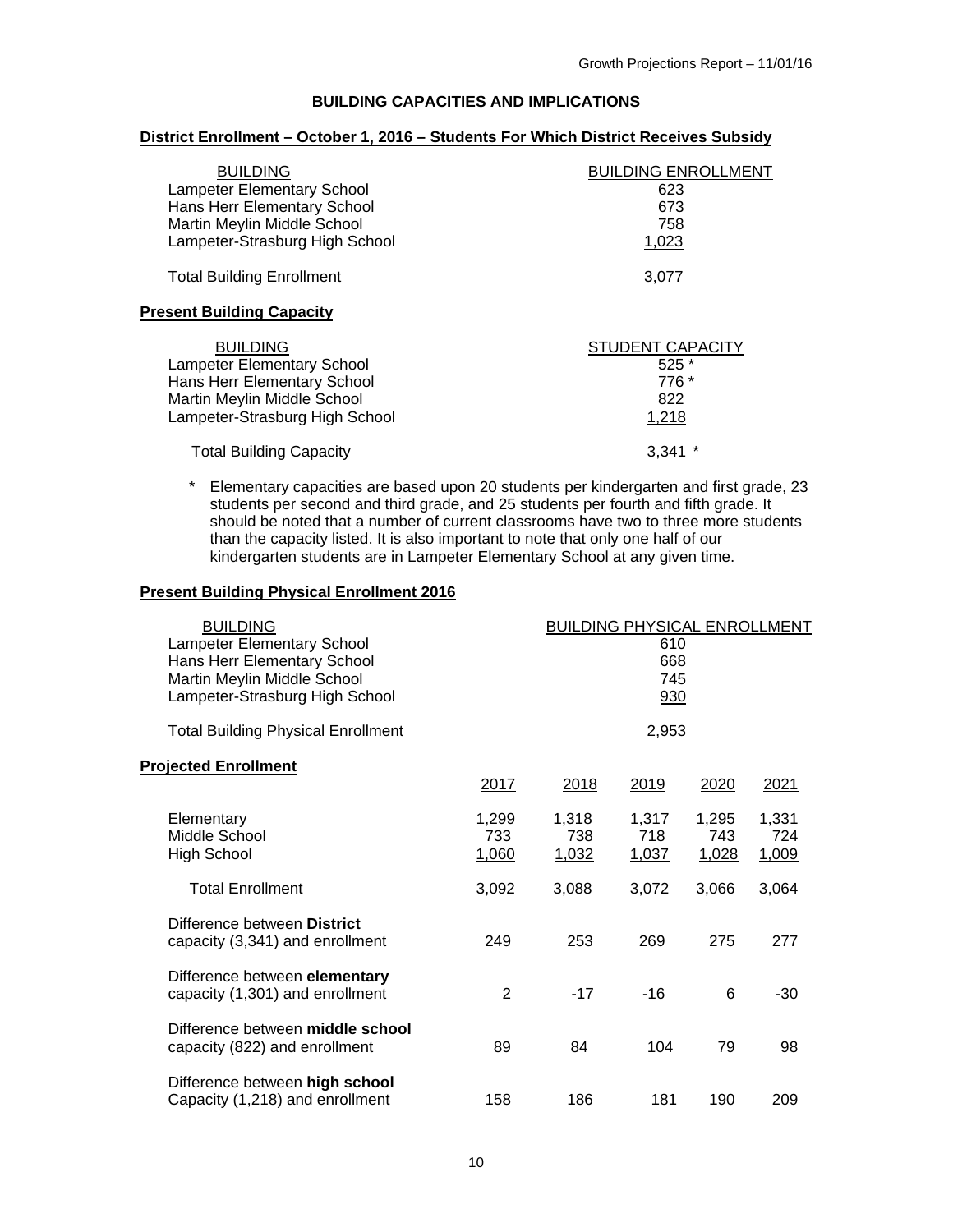Numbers of students in District buildings do not accurately reflect the number of students who are receiving their education in District buildings because some students attend the Lancaster County Career and Technology Center, Lancaster County Academy, Lancaster Lebanon Virtual Solutions, or other appropriate placements located outside the District. The number of District secondary students currently being educated for either full or partial days outside the District is 106, while the number of elementary students is 17.

### **Growth Time Line**

The closing of Strasburg Elementary School in 2013 transitioned all K-2 students to Lampeter Elementary School. With this transition, the following statements are true:

- 1. All buildings are presently within capacity limits.
- 2. With projections based upon live births, it appears that all buildings will remain within capacity limits for the foreseeable future.
- 3. All buildings are being properly maintained and remain in very good condition.

**It is, however, important to remember that enrollment numbers are based on projections. The further into the future that the one extends, the less reliable the projections become.**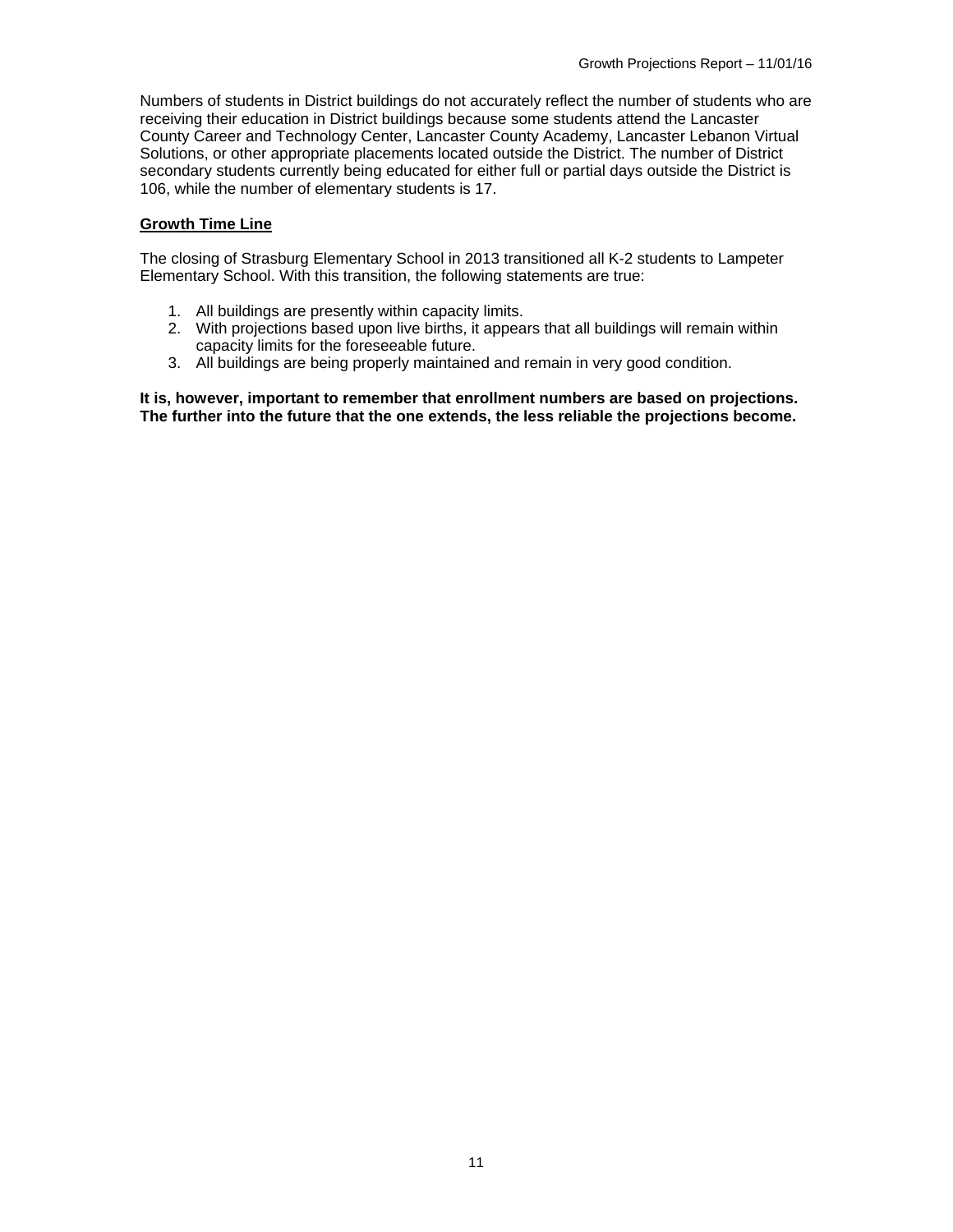# **FUTURE ENROLLMENT PROJECTIONS**

|                    |          | 2017-2018 | 2018-2019 | 2019-2020 | 2020-2021 | 2021-2022 |
|--------------------|----------|-----------|-----------|-----------|-----------|-----------|
| Elementary         | Kdg.     | 210       | 215       | 192       | 190       | 213       |
|                    | Grade 1  | 204       | 219       | 224       | 200       | 198       |
|                    | Grade 2  | 194       | 211       | 227       | 232       | 207       |
|                    | Grade 3  | 235       | 201       | 218       | 235       | 240       |
|                    | Grade 4  | 224       | 242       | 207       | 225       | 242       |
|                    | Grade 5  | 232       | 230       | 249       | 213       | 231       |
|                    | Total    | 1,299     | 1,318     | 1,317     | 1,295     | 1,331     |
| Middle School      | Grade 6  | 233       | 240       | 238       | 258       | 221       |
|                    | Grade 7  | 259       | 235       | 242       | 240       | 260       |
|                    | Grade 8  | 241       | 263       | 238       | 245       | 243       |
|                    | Total    | 733       | 738       | 718       | 743       | 724       |
| <b>High School</b> | Grade 9  | 280       | 257       | 280       | 253       | 261       |
|                    | Grade 10 | 252       | 269       | 247       | 269       | 243       |
|                    | Grade 11 | 252       | 240       | 256       | 236       | 256       |
|                    | Grade 12 | 276       | 266       | 254       | 270       | 249       |
|                    |          |           | 1,032     | 1,037     | 1,028     | 1,009     |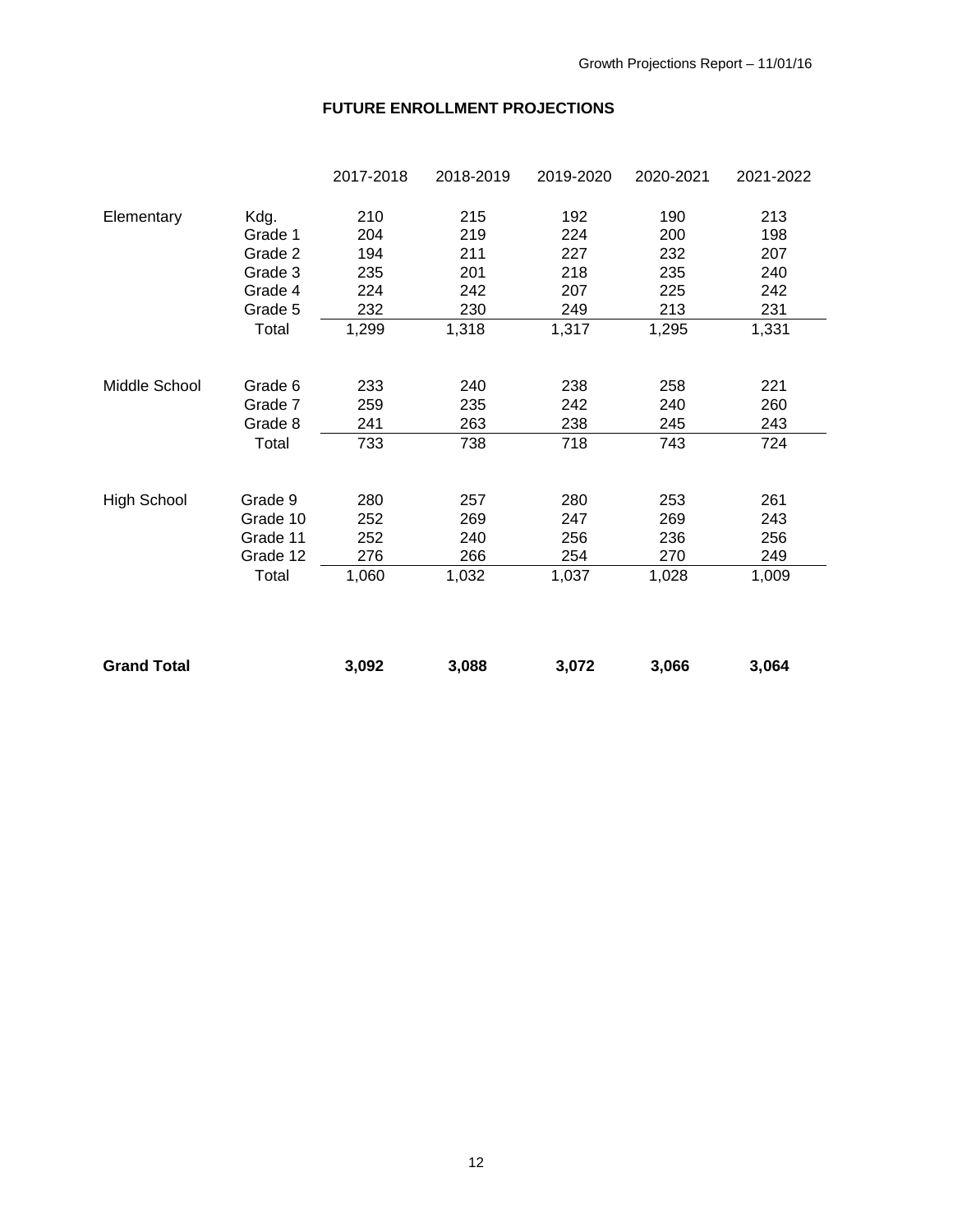# **HOME SCHOOL, TUTOR, AND CYBER CHARTER SCHOOL STUDENT INFORMATION**

|                                                       | Enrollments<br>10/01/16 |
|-------------------------------------------------------|-------------------------|
| Total Number of Families- Excludes LLVS               | 71                      |
| Total Number of Home School & Tutored                 |                         |
| Students                                              | 91                      |
| Total Number of Cyber School Students - Excludes LLVS | 31                      |
| Number of Lancaster Lebanon Virtual Solutions (LLVS)  |                         |
| Students (Public School Students)                     | 32                      |

| Grade<br>Level               | <b>Home</b><br><b>School</b><br><b>Category</b><br><b>Totals by</b><br>Grade | <b>Tutor</b><br><b>Category</b><br><b>Totals by</b><br>Grade | <b>Cyber</b><br><b>School</b><br>Category<br><b>Totals by</b><br>Grade | <b>LLVS</b><br>Category<br><b>Totals by</b><br>Grade<br>(Provided<br>by $L-S$ ) | <b>Totals by</b><br>Grade<br>Level |
|------------------------------|------------------------------------------------------------------------------|--------------------------------------------------------------|------------------------------------------------------------------------|---------------------------------------------------------------------------------|------------------------------------|
| Ungraded                     | $\overline{0}$                                                               | $\overline{0}$                                               | 0                                                                      | 0                                                                               | 0                                  |
| Grade K                      | 1                                                                            | $\overline{0}$                                               | 1                                                                      | 0                                                                               | $\overline{c}$                     |
| Grade 1                      | $\overline{0}$                                                               | $\overline{0}$                                               | $\overline{0}$                                                         | 0                                                                               | 0                                  |
| Grade 2                      | 3                                                                            | $\overline{0}$                                               | $\overline{0}$                                                         | 0                                                                               | 3                                  |
| Grade 3                      | 11                                                                           | $\overline{0}$                                               | $\overline{2}$                                                         | 0                                                                               | 13                                 |
| Grade 4                      | 10                                                                           | $\overline{0}$                                               | 1                                                                      | 0                                                                               | 11                                 |
| Grade 5                      | 11                                                                           | $\Omega$                                                     | $\overline{4}$                                                         | 0                                                                               | 15                                 |
| Grade 6                      | 11                                                                           | $\overline{0}$                                               | $\overline{2}$                                                         | 0                                                                               | 13                                 |
| Grade 7                      | $\overline{4}$                                                               | $\overline{0}$                                               | 6                                                                      | 0                                                                               | 10                                 |
| Grade 8                      | 8                                                                            | 0                                                            | 0                                                                      | 0                                                                               | 8                                  |
| Grade 9                      | 8                                                                            | 1                                                            | 3                                                                      | 3                                                                               | 15                                 |
| Grade 10                     | 6                                                                            | $\overline{0}$                                               | $\overline{4}$                                                         | 9                                                                               | 19                                 |
| Grade 11                     | 9                                                                            | 1                                                            | 5                                                                      | 11                                                                              | 26                                 |
| Grade 12                     | $\overline{7}$                                                               | $\mathbf 0$                                                  | 3                                                                      | 9                                                                               | 19                                 |
| <b>Totals by</b><br>Category | 89                                                                           | $\overline{2}$                                               | 31                                                                     | 32                                                                              | 154                                |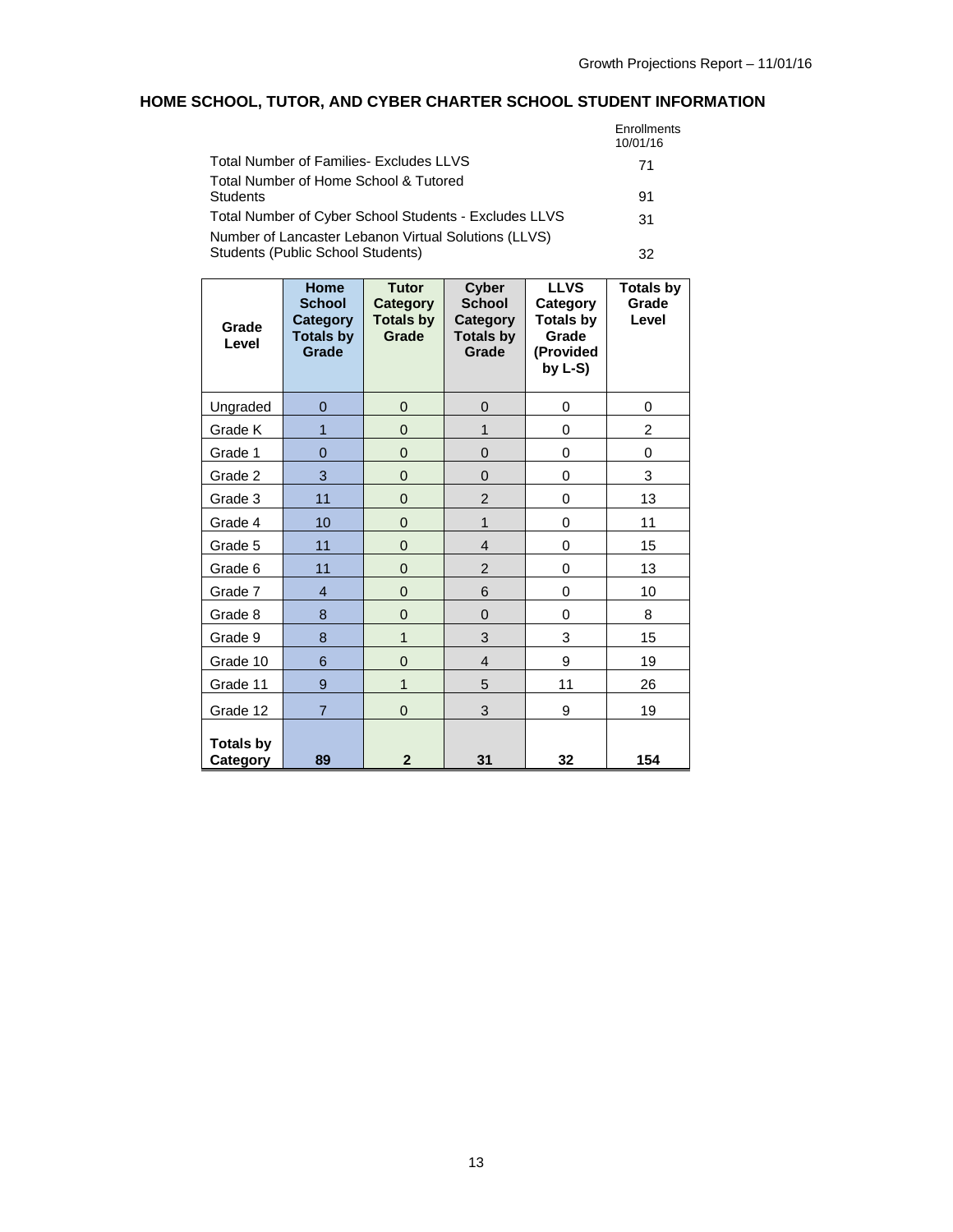

**Six-Year Summary Table: Home School, Tutor, and Cyber School Students**  October 1, 2011, through October 1, 2016

| 6 Year Totals                                       | 2011-2012 | 2012-2013 | 2013-2014 | 2014-2015 | 2015-2016 | 2016-2017 |
|-----------------------------------------------------|-----------|-----------|-----------|-----------|-----------|-----------|
| Number of Families                                  | 102       | 86        | 74        | 78        | 78        | 71        |
| Number of Home<br>School & Tutored                  | 118       | 101       | 90        | 100       | 94        | 91        |
| Number of Cyber<br>School - Excludes<br><b>LLVS</b> | 64        | 46        | 41        | 45        | 38        | 31        |
| Number of LLVS                                      | 0         | 11        | 20        | 28        | 29        | 32        |
| <b>Total of Students</b><br>by Year                 | 182       | 158       | 151       | 173       | 161       | 154       |

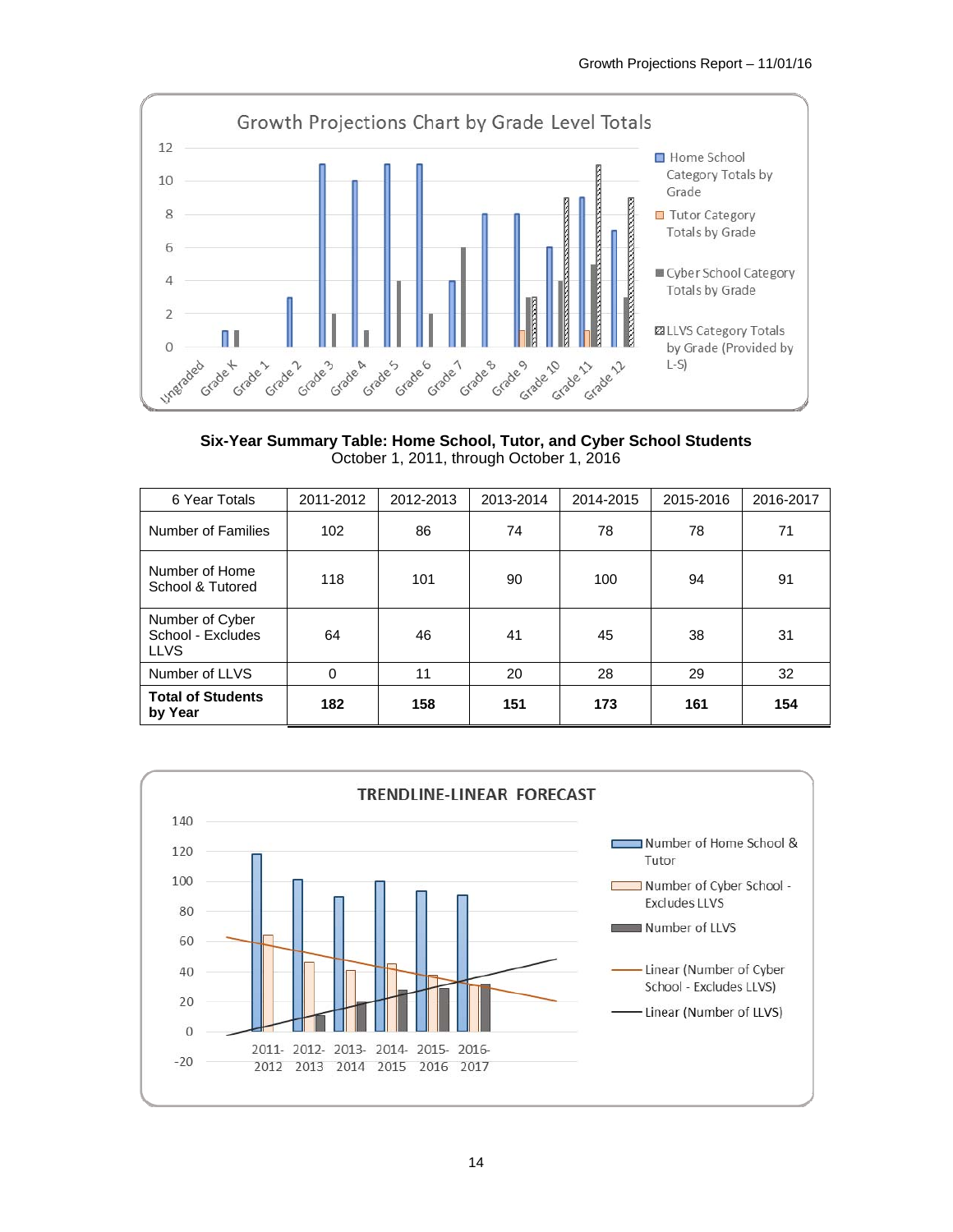## **PRIVATE / PAROCHIAL SCHOOL STUDENT INFORMATION**

### **Total Number of Students: 697**

| <b>AMISH SCHOOLS</b>                       | <b>Students</b><br>per<br><b>School</b> | <b>OTHER PRIVATE SCHOOLS</b>       | Stude<br>per<br><b>Scho</b> |
|--------------------------------------------|-----------------------------------------|------------------------------------|-----------------------------|
| <b>Beaver Valley</b>                       | 30                                      | <b>Bethel Mennonite</b>            | 4                           |
| <b>Belmont Special</b>                     | $\mathbf{1}$                            | Dayspring Christian Academy        | 14                          |
| <b>Bunker Hill</b>                         | 30                                      | Fairhaven Christian                | 3                           |
| Calamus Run                                | $\mathbf{3}$                            | <b>Faith Mennonite</b>             | 3                           |
| Edisonville                                | 25                                      | <b>Grier School</b>                | $\mathbf{1}$                |
| Fairview                                   | $\Omega$                                | Lancaster Catholic High School     | 11                          |
| Foggy Ridge                                | 3                                       | Lancaster Country Day              | 9                           |
| Hawksville                                 | 5                                       | <b>LCCS</b> - West Lampeter Campus | 28                          |
| Iva                                        | 10                                      | <b>LCCS - Leola Campus</b>         | 27                          |
| Krantz Mill                                | 27                                      | Lancaster Mennonite - Lancaster    | 32                          |
| Locust Ridge                               | 23                                      | Lancaster Mennonite - Locust Grove | 18                          |
| North Jackson                              | 18                                      | Lancaster Mennonite - New Danville | 9                           |
| North Jackson (V)                          | $\mathbf 0$                             | Linden Hall                        | $\overline{2}$              |
| North Star                                 | 27                                      | Linville Hill Mennonite            | 36                          |
| North Star (V)                             | 4                                       | Lititz Christian                   | $\mathbf{1}$                |
| <b>Picadilly Ridge</b>                     | 4                                       | Little Britain Mennonite           | 3                           |
| Paradise (V)                               | $\mathbf{1}$                            | Manheim Christian Day School       | 0                           |
| Refton                                     | 11                                      | Montessori Academy                 | 5                           |
| Rockvale                                   | 21                                      | Mother of Divine Grace             | $\mathbf{1}$                |
| Rockvale/Rocky Ridge/<br>Rocky Springs (V) | 6                                       | Quarryville Mennonite              | 3                           |
| Rocky Ridge                                | 10                                      | Resurrection                       | 8                           |
| <b>Rocky Springs</b>                       | 30                                      | <b>Sacred Heart</b>                | $\mathbf{1}$                |
| Sides Mill                                 | 28                                      | St. Anne                           | 9                           |
| Strasburg (V)                              | 33                                      | St. Leo                            | 5                           |
| Summit Hill                                | 15                                      | St. Philomena Academy              | 0                           |
| Sycamore                                   | 31                                      | Summitville Christian              | $\mathbf{1}$                |
| Twin Elm                                   | 24                                      | Susquehanna Waldorf                | $\overline{a}$              |
| <b>White Oak</b>                           | 13                                      | The Janus School                   | $\mathbf{1}$                |
| White Oak (V)                              | $\overline{2}$                          | The New School                     | 6                           |
| Woodland                                   | 14                                      | Veritas Academy                    | 3                           |
| <b>Amish Totals</b>                        | 449                                     | <b>Weavertown Mennonite</b>        | $\mathbf 1$                 |

| <b>OTHER PRIVATE SCHOOLS</b>        | <b>Students</b><br>per<br><b>School</b> |
|-------------------------------------|-----------------------------------------|
| <b>Bethel Mennonite</b>             | 4                                       |
| Dayspring Christian Academy         | 14                                      |
| Fairhaven Christian                 | 3                                       |
| <b>Faith Mennonite</b>              | 3                                       |
| Grier School                        | 1                                       |
| Lancaster Catholic High School      | 11                                      |
| Lancaster Country Day               | 9                                       |
| <b>LCCS</b> - West Lampeter Campus  | 28                                      |
| <b>LCCS - Leola Campus</b>          | 27                                      |
| Lancaster Mennonite - Lancaster     | 32                                      |
| Lancaster Mennonite - Locust Grove  | 18                                      |
| Lancaster Mennonite - New Danville  | 9                                       |
| Linden Hall                         | 2                                       |
| Linville Hill Mennonite             | 36                                      |
| Lititz Christian                    | 1                                       |
| Little Britain Mennonite            | 3                                       |
| Manheim Christian Day School        | 0                                       |
| Montessori Academy                  | 5                                       |
| Mother of Divine Grace              | 1                                       |
| Quarryville Mennonite               | 3                                       |
| Resurrection                        | 8                                       |
| <b>Sacred Heart</b>                 | 1                                       |
| St. Anne                            | 9                                       |
| St. Leo                             | 5                                       |
| St. Philomena Academy               | 0                                       |
| Summitville Christian               | 1                                       |
| Susquehanna Waldorf                 | 2                                       |
| The Janus School                    | 1                                       |
| The New School                      | 6                                       |
| Veritas Academy                     | 3                                       |
| <b>Weavertown Mennonite</b>         | 1                                       |
| White River Academy                 | 1                                       |
| <b>Other Private Schools Totals</b> | 248                                     |

## **Private / Parochial School Student Information by Grade Level**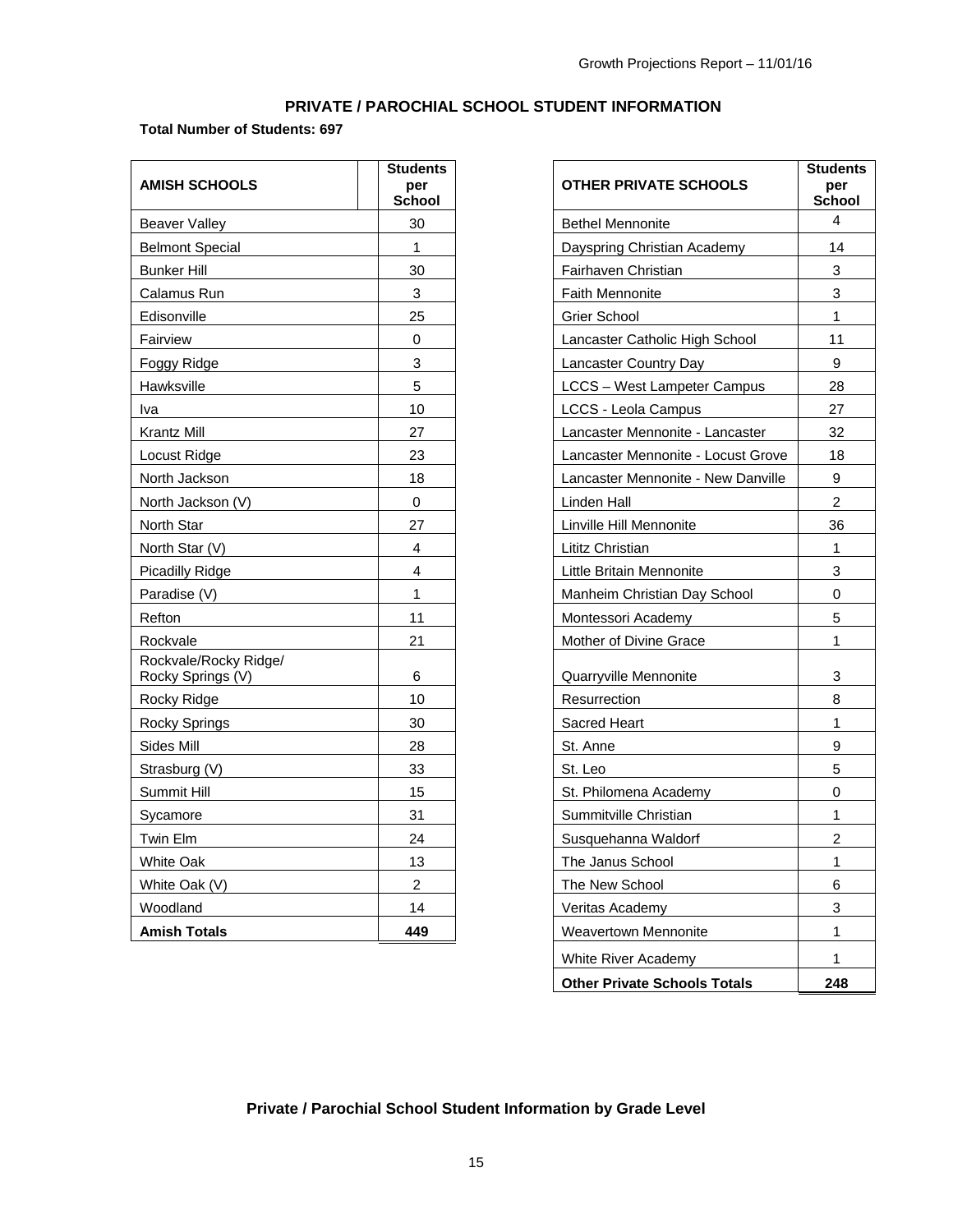| <b>Grade Level</b> | <b>Students per Grade</b><br><b>Level Amish</b> | <b>Students per Grade</b><br><b>Level Other / Private</b> | Totals Amish & Other /<br>Private per Grade Level |
|--------------------|-------------------------------------------------|-----------------------------------------------------------|---------------------------------------------------|
| Κ                  | $\mathbf 0$                                     | 30                                                        | 30                                                |
| 1                  | 49                                              | 17                                                        | 66                                                |
| $\overline{2}$     | 46                                              | 20                                                        | 66                                                |
| 3                  | 50                                              | 29                                                        | 79                                                |
| 4                  | 58                                              | 20                                                        | 78                                                |
| 5                  | 46                                              | 14                                                        | 60                                                |
| 6                  | 51                                              | 20                                                        | 71                                                |
| $\overline{7}$     | 49                                              | 9                                                         | 58                                                |
| 8                  | 53                                              | 15                                                        | 68                                                |
| 9                  | $\mathbf 0$                                     | 17                                                        | 17                                                |
| 10                 | $\mathbf 0$                                     | 18                                                        | 18                                                |
| 11                 | $\mathbf 0$                                     | 21                                                        | 21                                                |
| 12                 | $\mathbf 0$                                     | 18                                                        | 18                                                |
| Vocational         | 46                                              | $\mathbf 0$                                               | 46                                                |
| Ungraded           | 1                                               | $\Omega$                                                  | 1                                                 |
| Total              | 449                                             | 248                                                       | 697                                               |

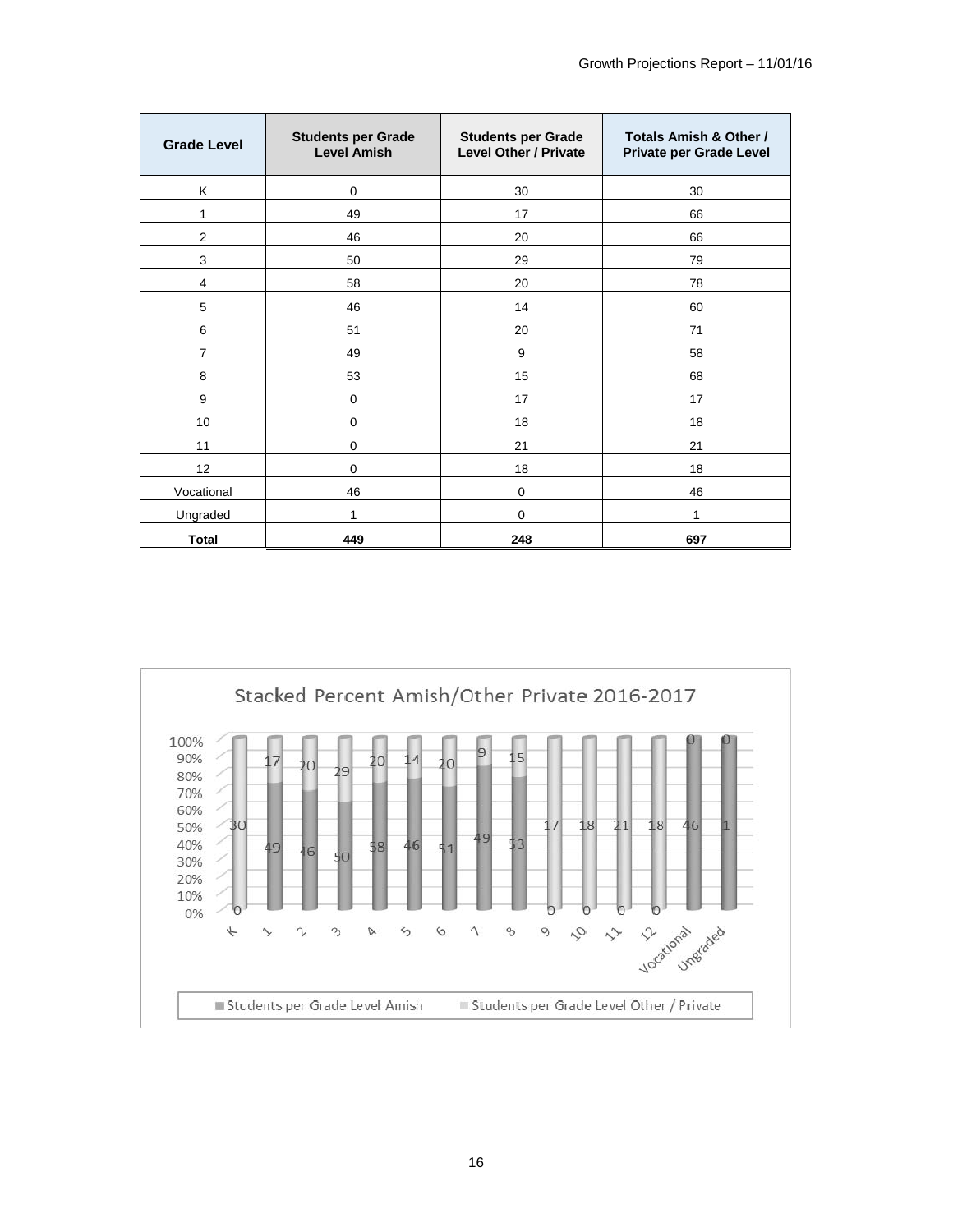#### **MISCELLANEOUS INFORMATION AND INTERESTING STATISTICS**

| <b>Minority Population:</b>      |     |         |                |
|----------------------------------|-----|---------|----------------|
| American Indian/Alaskan Native   | 4   | .13%    | (Not Hispanic) |
| Native Hawaiian/Pacific Islander |     | $.03\%$ | (Not Hispanic) |
| Black/African American           | 41  | 1.33%   | (Not Hispanic) |
| Hispanic                         | 220 | 7.15%   | (Any Race)     |
| Asian                            | 56  | 1.82%   | (Not Hispanic) |
| Multi-Racial                     | 95  | 3.09%   | (Not Hispanic) |
| Total                            | 417 | 13.55%  |                |

51.25 percent of all public school students are male.

48.75 percent of all public school students are female.

96.00 percent of all public school students are educated on the District campus in Lampeter.

4.00 percent of all public school students are educated at other locations.

78.98 percent of all school-age children in the District attend public school.

2.28 percent of all school-age children in the District are home school students.

17.89 percent of all school-age children in the District attend private or parochial schools.

.80 percent of all school-age children in the District attend cyber charter school.

.05 percent of all school-age children in the District are tutored.

- 22.71 percent of all school-age children in the District are identified as low income students (free and reduced lunch program).
	- .50 percent is the District dropout rate as determined by the Pennsylvania Department of Education.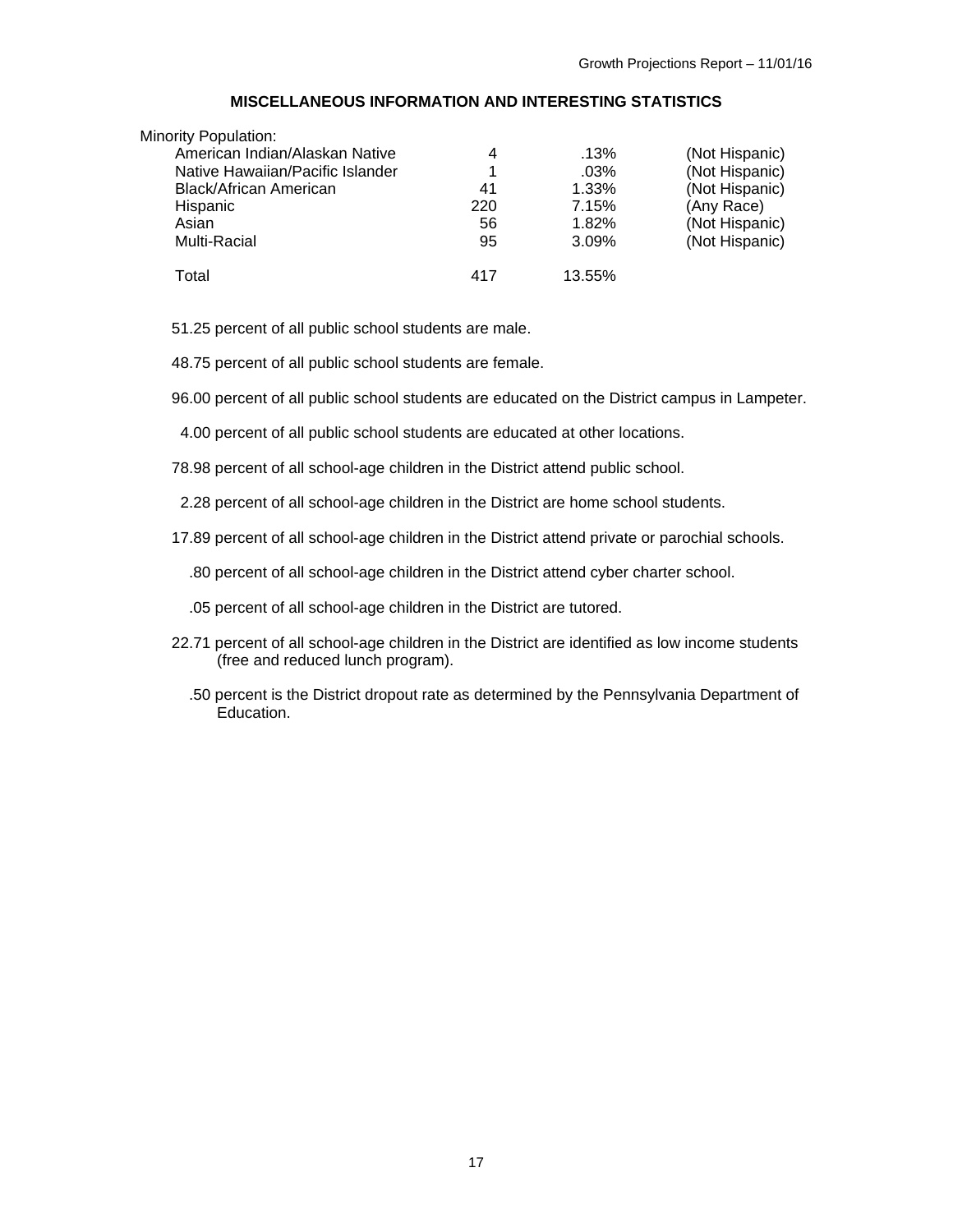### **INFORMATION REGARDING ENGLISH LANGUAGE LEARNERS**

A total of 30 students have been identified as English Language Learners as of October 1, 2016. The 30 students are from 12 different countries of origin. The breakdown of students from each country by grade is as follows:

|               | K            | 1 | $\overline{2}$ | 3 | 4            | 5 | 6 | 7            | 8 | 9 | 10           | 11 | 12 | <b>Total</b> |
|---------------|--------------|---|----------------|---|--------------|---|---|--------------|---|---|--------------|----|----|--------------|
| Puerto Rico   |              |   |                |   | 1            |   | 4 | 1            |   | 3 | 1            |    |    | 10           |
| Guatemala     |              |   |                | 1 |              |   |   |              |   |   |              |    |    | 1            |
| Belgium       |              |   |                |   |              |   |   |              |   |   | $\mathbf{1}$ |    |    | $\mathbf{1}$ |
| India         |              |   |                |   | $\mathbf{1}$ |   |   |              |   |   |              |    |    | 1            |
| China         | $\mathbf{1}$ |   |                |   | $\mathbf{1}$ |   |   |              | 1 |   |              |    |    | 3            |
| Philippines   |              |   |                |   |              |   |   |              |   | 1 |              |    |    | $\mathbf{1}$ |
| Mexico        |              | 1 |                |   | 1            |   |   | 2            | 1 |   |              | 1  |    | 6            |
| Vietnam       |              |   |                |   |              |   |   |              | 1 | 1 |              |    | 1  | 3            |
| Jordan        |              |   |                |   |              |   |   |              |   | 1 |              |    |    | $\mathbf{1}$ |
| Dominican Rep |              |   |                |   |              |   |   | $\mathbf{1}$ |   |   |              |    |    | $\mathbf{1}$ |
| Peru          |              |   |                |   |              |   |   |              |   |   | 1            |    |    | $\mathbf{1}$ |
| Egypt         | $\mathbf{1}$ |   |                |   |              |   |   |              |   |   |              |    |    | 1            |

A breakdown of languages spoken by the 30 students by grade is as follows:

|            | К      | 1 | 2 | 3 | 4 | 5 | 6 |   | 8 | 9      | 10 | 11 | 12 | <b>Total</b> |
|------------|--------|---|---|---|---|---|---|---|---|--------|----|----|----|--------------|
| Spanish    |        | 4 |   |   | 2 |   | 4 | 4 | 1 | 3      | 2  | 1  |    | 19           |
| Chinese    | 4<br>┸ |   |   |   |   |   |   |   | 1 |        |    |    |    | 3            |
| French     |        |   |   |   |   |   |   |   |   |        |    |    |    |              |
| Vietnamese |        |   |   |   |   |   |   |   | 1 | 1<br>┻ |    |    | ◢  | 3            |
| Tagalog    |        |   |   |   |   |   |   |   |   | 1      |    |    |    |              |
| Arabic     |        |   |   |   |   |   |   |   |   | ◢<br>┻ |    |    |    |              |
| Telugu     |        |   |   |   |   |   |   |   |   |        |    |    |    |              |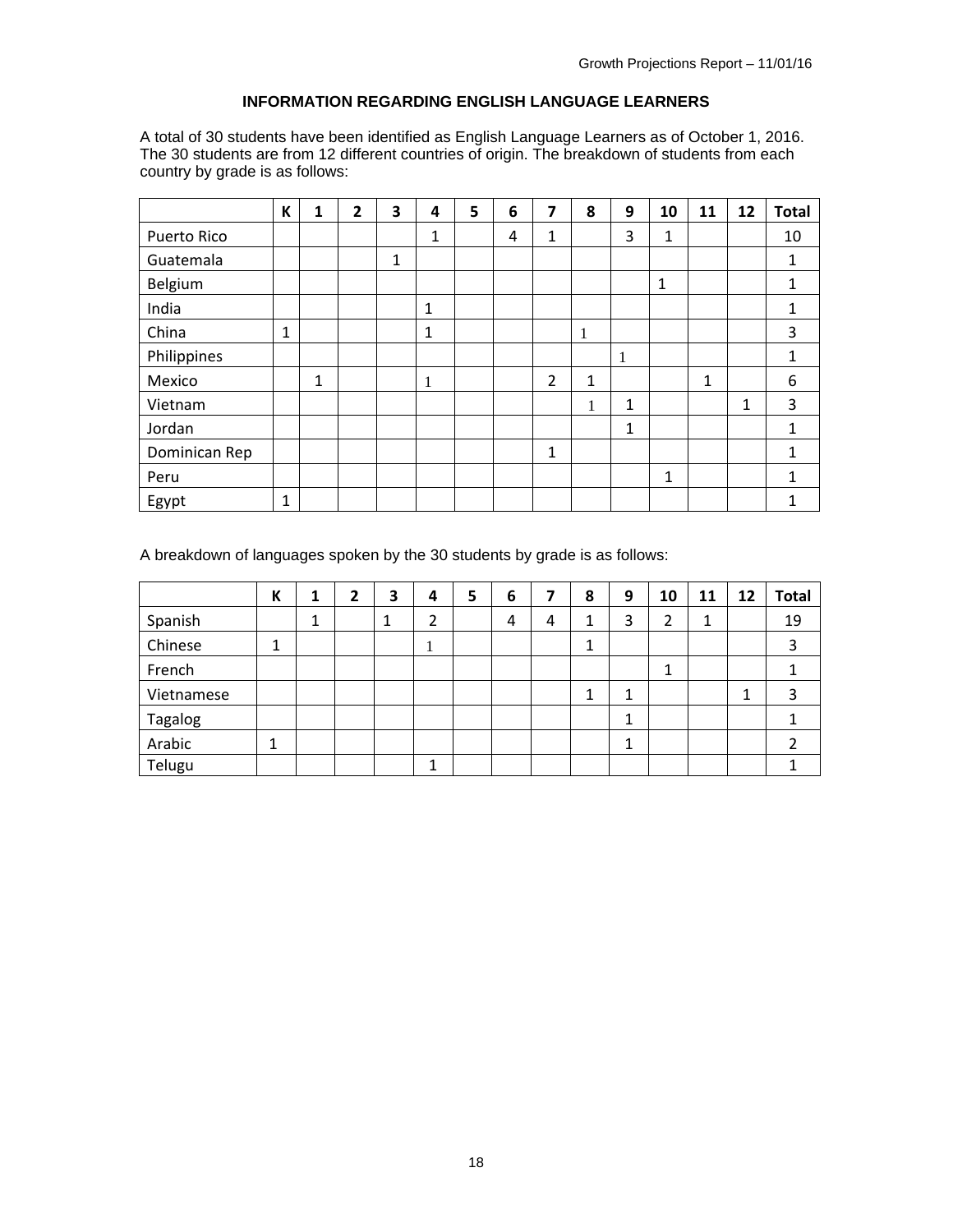## **2015-2016 PSSA RESULTS**

# **English Language Arts**

| Grade                | 2015 % Adv/Pro | 2016 % Adv/Pro | 2016 State Average |
|----------------------|----------------|----------------|--------------------|
| <b>Hans Herr</b>     | 82%            | 82%            | <b>NA</b>          |
|                      | 83%            | 82%            | 61%                |
|                      | 80%            | 81%            | 59%                |
| 5                    | 85%            | 83%            | 62%                |
| <b>Martin Meylin</b> | 77%            | 79%            | <b>NA</b>          |
| 6                    | 81%            | 79%            | 62%                |
|                      | 80%            | 83%            | 62%                |
| 8                    | 69%            | 74%            | 58%                |

**Mathematics** 

| Grade                | 2015 % Adv/Pro | 2016 % Adv/Pro | 2016 State Average |
|----------------------|----------------|----------------|--------------------|
| <b>Hans Herr</b>     | 62%            | 67%            | <b>NA</b>          |
|                      | 60%            | 75%            | 54%                |
|                      | 65%            | 61%            | 47%                |
| 5                    | 60%            | 66%            | 44%                |
| <b>Martin Meylin</b> | 56%            | 58%            | <b>NA</b>          |
| 6                    | 63%            | 61%            | 41%                |
|                      | 54%            | 53%            | 37%                |
| 8                    | 53%            | 60%            | 31%                |

**Science** 

| Grade                | 2015 % Adv/Pro | 2016 % Adv/Pro | 2016 State Average |
|----------------------|----------------|----------------|--------------------|
| <b>Hans Herr</b>     |                |                |                    |
|                      | 88%            | 89%            | 76%                |
| <b>Martin Meylin</b> |                |                |                    |
|                      | 68%            | 72%            | 58%                |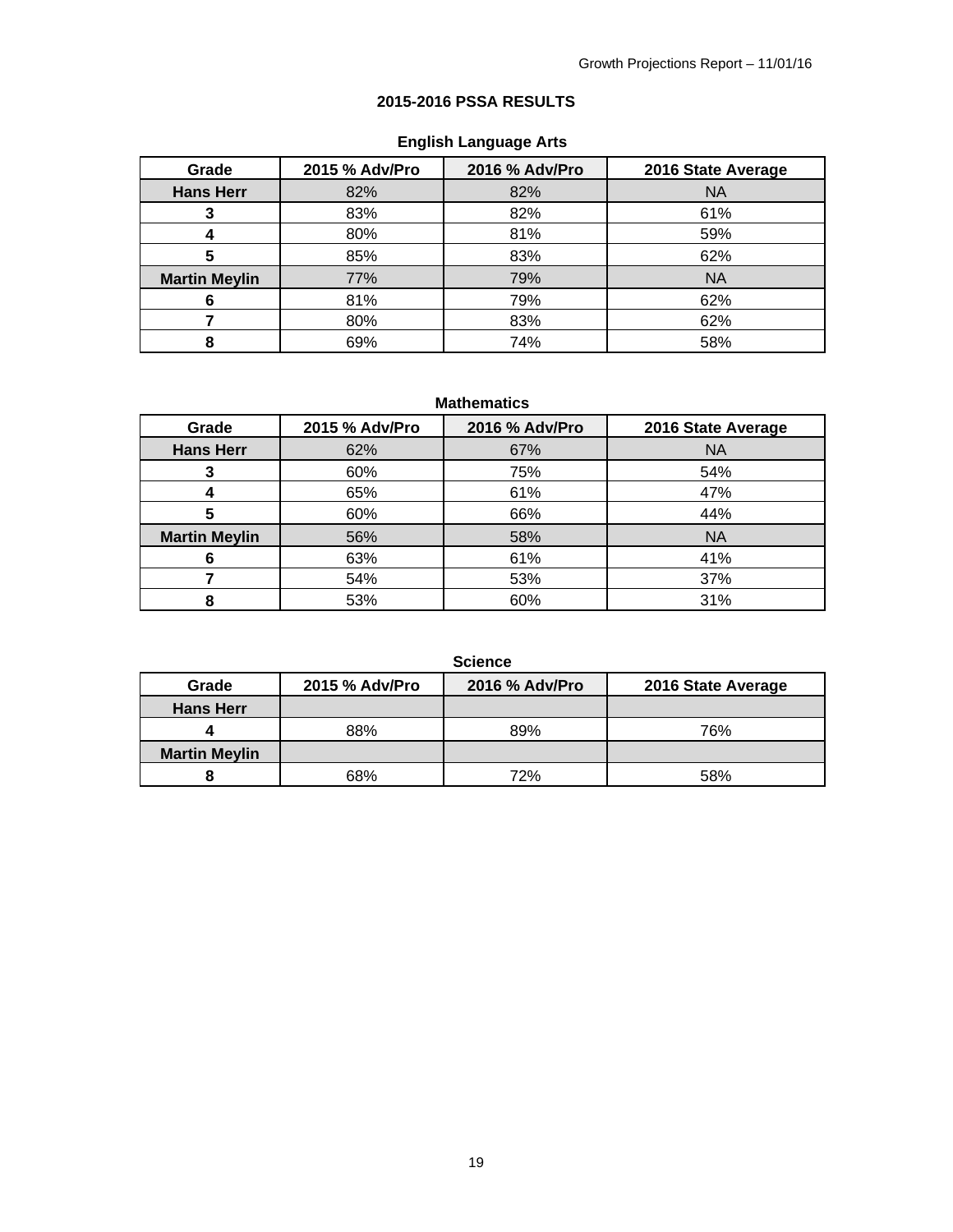| Lampeter-Strasburg High School - 2016 Winter & Spring |                    |                |             |     |             |                      |     |
|-------------------------------------------------------|--------------------|----------------|-------------|-----|-------------|----------------------|-----|
|                                                       |                    |                |             |     |             |                      |     |
| Algebra 1                                             |                    |                | Spring 2016 |     | Winter 2016 |                      |     |
|                                                       |                    | #              | %           | #   | %           |                      |     |
|                                                       |                    |                | 24.80       |     | 65.93       |                      |     |
|                                                       | <b>Advanced</b>    | 31             | $\%$        | 60  | ℅           |                      |     |
|                                                       | <b>Proficient</b>  |                | 45.60<br>%  |     | 24.18       |                      |     |
|                                                       |                    | 57             | 26.40       | 22  | %           |                      |     |
|                                                       | <b>Basic</b>       | 33             | %           | 9   | 9.89%       |                      |     |
|                                                       | <b>Below Basic</b> | 4              | 3.20%       | 0   | 0.00%       | Total Pro/Adv:       | 170 |
|                                                       |                    |                |             |     |             |                      |     |
|                                                       | Total:             | 125            |             | 91  |             | <b>Total Tested:</b> | 216 |
|                                                       | Proficient & Adv   |                | 70.40%      |     | 90.11%      | Avg Pro/Adv:         | 79% |
|                                                       |                    |                |             |     |             |                      |     |
|                                                       | <b>Biology</b>     |                | Spring 2016 |     | Winter 2016 |                      |     |
|                                                       |                    | #              | %           | #   | %           |                      |     |
|                                                       |                    |                | 55.34       |     | 32.88       |                      |     |
|                                                       | <b>Advanced</b>    | 57             | %           | 48  | %           |                      |     |
|                                                       |                    |                | 37.86       |     | 32.88       |                      |     |
|                                                       | <b>Proficient</b>  | 39             | %           | 48  | %<br>27.40  |                      |     |
|                                                       | <b>Basic</b>       | 3              | 2.91%       | 40  | %           |                      |     |
|                                                       |                    |                |             |     |             |                      |     |
|                                                       | <b>Below Basic</b> | 4              | 3.88%       | 10  | 6.85%       | Total Pro/Adv:       | 192 |
|                                                       | Total:             | 103            |             | 146 |             | Total #:             | 249 |
|                                                       | Proficient & Adv   |                | 93.20%      |     | 65.75%      | Avg Pro/Adv:         | 77% |
|                                                       |                    |                |             |     |             |                      |     |
|                                                       | Literature         |                | Spring 2016 |     | Winter 2016 |                      |     |
|                                                       |                    | #              | ℅           | #   | ℅           |                      |     |
|                                                       |                    |                | 13.93       |     | 26.28       |                      |     |
|                                                       | <b>Advanced</b>    | 17             | ℅           | 36  | %           |                      |     |
|                                                       |                    |                | 64.75       |     | 55.47       |                      |     |
|                                                       | <b>Proficient</b>  | 79             | ℅           | 76  | %           |                      |     |
|                                                       | <b>Basic</b>       | 24             | 19.67<br>%  | 19  | 13.87<br>℅  |                      |     |
|                                                       | <b>Below Basic</b> | $\overline{2}$ | 1.64%       | 6   | 4.38%       | Total Pro/Adv:       | 208 |
|                                                       |                    |                |             |     |             |                      |     |
|                                                       | Total:             | 122            |             | 137 |             | Total #:             | 259 |
|                                                       | Proficient & Adv   |                | 78.69%      |     | 81.75%      | Avg Pro/Adv:         | 80% |

### **2016 KEYSTONE RESULTS**